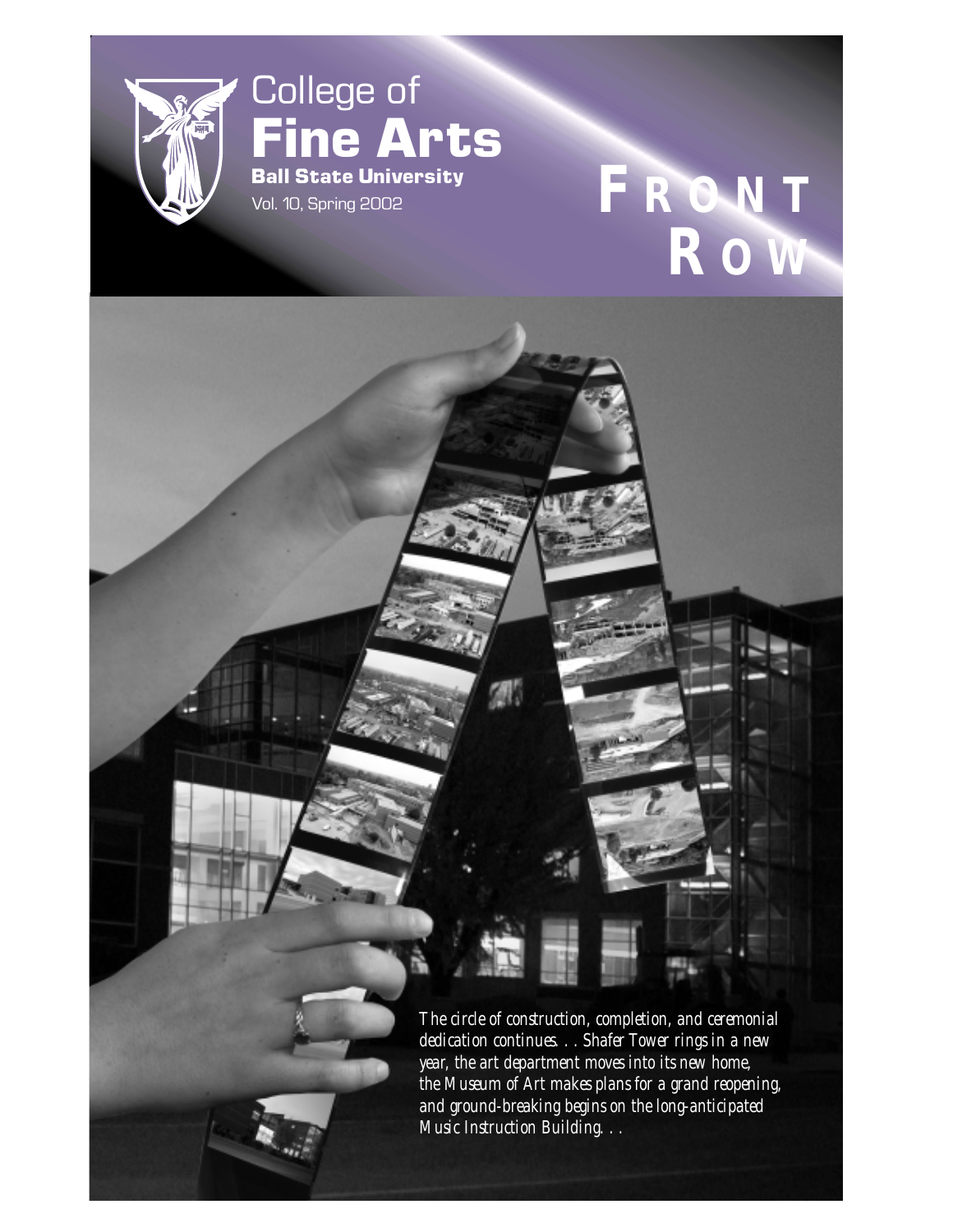



The College of Fine Arts is approaching its twentieth "birthday," and is experiencing some welcome "growing pains."

This academic year was greeted with the smell of fresh paint and the aroma of Starbuck's coffee emanating from the stunning new Art and Journalism building. Magnificent teaching spaces have been created for painting, graphic design, art education, art history, photography, foundation classes, and all threedimensional specialties. Additionally, a stellar art gallery adjoins the atrium, designed to showcase student, faculty, alumni, and guest artist creations. Professor Marilynn Derwenskus is serving as curator, and has compiled an impressive array of exhibits for the inaugural year.

The refurbishment and expansion of the Museum of Art is nearing the final stages, and will be completed by the end of spring term, allowing for a grand reopening in fall 2002, coinciding with the celebration of Ball State's UniverCity. Superb new gallery spaces will allow for the presentation of a stunning Rodin sculpture exhibit of some thirty masterpieces, highlighting the grand reopening and overlapping UniverCity 2002.

The bells of Shafer Tower gave a preview of things to come, as familiar tunes and carols rang out during the holidays. These melodies were computer/keyboard generated, rather than being played from the cabin in the tower, but did provide a foretaste of things to come. The formal dedication, featuring carillonneur Margo Halsted, associate professor of campanology at the University of Michigan, will take place this spring.

The final construction project will be the culmination of years of dreaming and planning, as ground-breaking occurs in April for the new Music Instruction Building. Housing a glorious 600-seat concert hall, in addition to spacious faculty studios, sound-proofed practice rooms, generous rehearsal spaces, and a greatly expanded Music Engineering Technology (MET) component, this state-of-the-art facility promises to catapult an already strong music program into national prominence. Completion is scheduled for January, 2004.

Clearly, our college's future will most certainly hinge on attracting bright and capable students and faculty. New and refurbished facilities provide the enhanced learning environment, but superb academic programs are built with people. Challenging professors and eager students, the former skilled at transferring and inspiring, the latter gifted at receiving and growing, are the ingredients for success. For the second year in a row, the College of Fine Arts nipped at the heels of Architecture and Planning, ranking second among the seven colleges in overall SAT composites. Two Whitinger Scholars and a host of Presidential Award winners and distinction recipients grace the freshman class.

The future is bright when enhanced facilities, talented students, and gifted faculty converge. The best is yet to come. Please stay in touch; the welcome mat is always out for you

here at Ball State.<br>Volkest A. Known

Robert A. Kvam, Interim Dean

#### **College of Fine Arts CD-ROM A Multimedia Tour of Programs**

A new multimedia CD-Rom offers prospective students a chance to explore Ball State University's College of Fine Arts with the click of a button.

The CD-Rom showcases the use of technology in the college and was spearheaded by Christine Satory, associate professor of art, in collaboration with the Department of Art, the Department of Theatre and Dance, the School of Music, and the Museum of Art.

The project began in Satory's Advanced Multimedia Practicum class in spring 2000. Students designed the project, set up interviews and gathered the raw materials for the CD.

After the class ended, Satory worked with two graphic design students to refine the materials gathered.

The CD-Rom was released this fall after nearly eighteen months in production. The project grew out of Satory's desire to explore how technology and art intersect, and to educate both students and the public on those intersections.

"We started this project because there is a misunderstanding that equates 'technology' with scientific research," Satory said. "For our students, it's important to understand that technology is a part of the arts."

Robert Kvam, interim dean of the College of Fine Arts, said the CD-Rom is an opportunity to showcase the use of technology in each area. "The CD features those faculty members who offer good examples of how this college is using technology to enhance education," Kvam said.

Rodger Smith, assistant professor of theatre, is featured on the CD. Smith sees the integration of technology into theater as a

natural progression.

"Theater has always embraced new technologies," he said. Examples of those "new" technologies include the introduction of the proscenium arch, the incorporation of pulley systems to create dramatic effects, and the addition of artificial lighting.

Using new technologies to teach theater is, in Smith's opinion, the best way to prepare students for their careers after college. Theater

students learn how to operate cameras and computers, allowing

them to create electronic portfolios of their work.

"They become the creators of their own product," said Smith, "And in doing so they've gained control of their own artistic process."

Satory, too, notes that technology can enhance the artistic process.

"Technology has infused all of the arts," Satory said. "You can't get away from it, and there is a place for it."

Satory adds that it is important to temper enthusiasm for new technologies with an understanding of traditional techniques, something emphasized on the CD.

"Through this project we can show that not only is technology being used," she said, "but that it is being used by creative, seasoned artists who know when it is appropriate to use it.' The CD-Rom is being used as a recruitment tool for potential students and as a way to

educate the campus and the community on the use of technology in College of Fine Arts programs.

#### **Expecting Excellence in Herself and Her Students** *By Elizabeth Richter*

Although all of the facets of my musical career are important, I believe that the most important of all is one in which I am engaged on a daily basis—teaching. There is no greater joy than in helping a student to achieve his or her goals, no matter whether he or she is just beginning or is already very advanced.

I recognize that my own dream of becoming a harpist came true because I had the incredibly good fortune to study with a wonderful teacher and mentor. Because I am so conscious of the

profound effect which a teacher has upon a student, I strive constantly to be the very best teacher and mentor that I can be.

I try to communicate to my students not only my own love for the harp, but my confidence in their ability to progress and to become fine musicians. I believe it is of paramount importance that they develop basic musicianship skills, problem solving ability, curiosity, initiative, discipline, and knowledge of the musical world beyond the harp. Technique without these attributes is worthless.

I expect all of my students, no matter at what level, to strive for excellence, and it gives me great pleasure to observe their musical and personal growth while they are studying with me. Over the years I have had many successful students, and I feel a profound sense of satisfaction in knowing that I helped them to realize their dreams, as mine were realized.

*Elizabeth Richter is a professor of music performance at Ball State University and the recipient of the 2001 College of Fine Arts Dean's Teaching Award.*

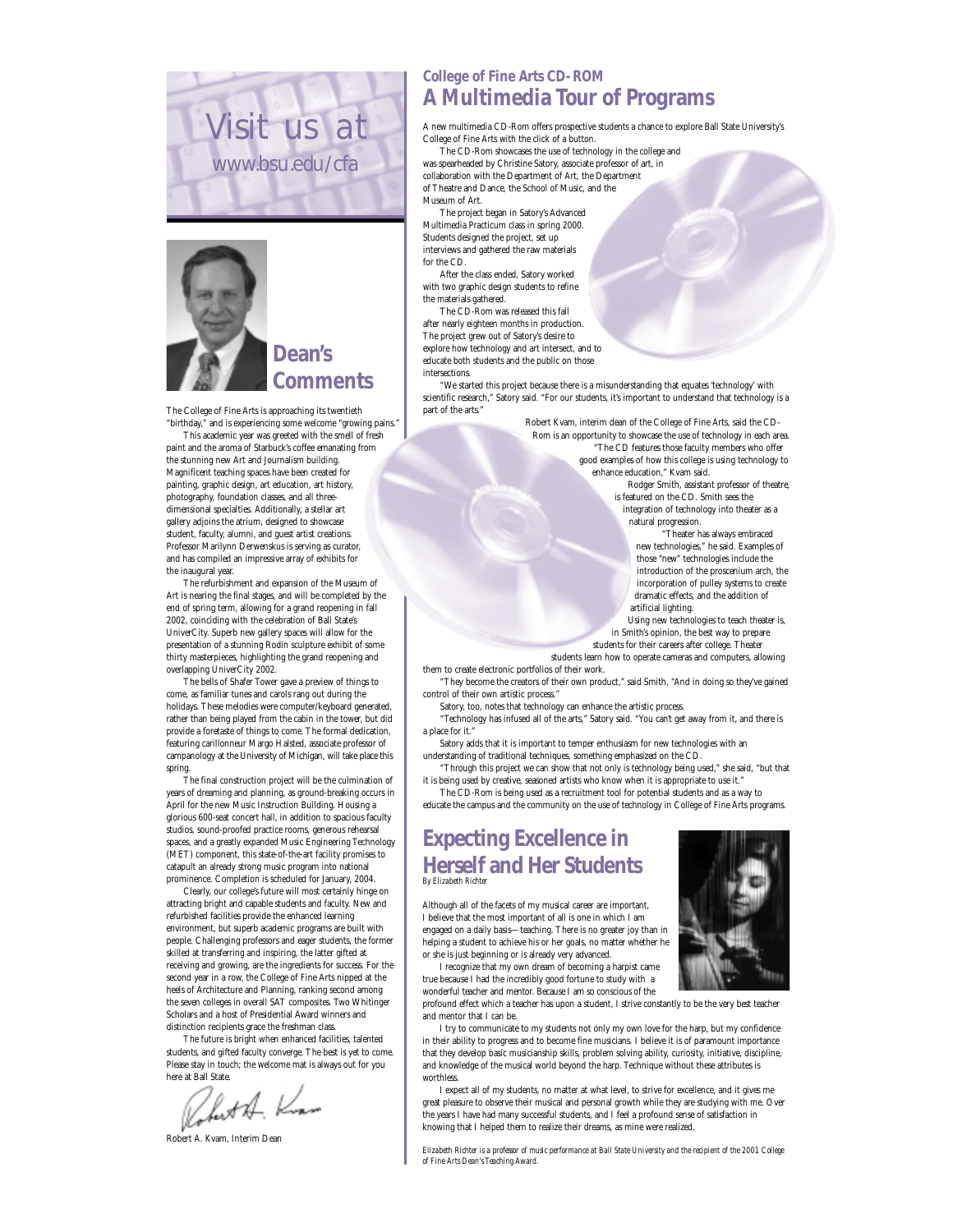### **Museum Grand Reopening to Feature Rodin Collection**

When Ball State University's Museum of Art celebrates its grand reopening in September, the first major exhibition installed will be a collection of Rodin's most familiar works.

"Rodin's Obsession: The Gates of Hell, Selections from the Iris and B. Gerald Cantor Collection" will grace the museum Sept. 14 - Dec. 11. Museum director Alain Joyaux considers Rodin's work an ideal exhibition with which to reopen the museum.

"With Rodin, you are dealing with an artist who is generally recognized by the public, who is popular and who is genuinely good," said Joyaux.

As for the collection to be displayed, Joyaux notes that "The Gates of Hell" was a lifelong obsession for Rodin.

*The Kiss*

"When you look at Rodin's work and what he did over a lifetime, you see that as an artist he was never very far from this one project. He worked on it for nearly two-thirds of his life. It was the palette of his

lifetime," said Joyaux. "The Gates of Hell" was Rodin's most ambitious commission. Originally conceived as an entrance for a museum of decorative arts to be built in Paris, and inspired by Dante's "The Divine Comedy," "The Gates of Hell" features hundreds of figures modeled in high relief.

While the museum was never built, many of Rodin's most famous independent sculptures were derived from the smaller reliefs contained within the larger composition. The Cantor collection consists of approximately thirty works relating to "The Gates of Hell,"

including "The Thinker," "The Kiss" and "The Three Shades." Rodin's sculptures are among the most familiar and popular works of art in the world today. This is

due in large part to the medium in which he worked.

When Rodin made a sculpture he usually started by modeling in clay, which may have been fired to produce a terra-cotta sculpture. He also reproduced the models in ceramic, wax or plaster. The plasters were primarily used to make bronze casts.

Bronze works are never "originals" in the sense that only one exists. The casts

are, in effect, "multiple originals." Each cast is authorized by the artist or his representative. In Rodin's case, some earlier works may

exist in a multitude of sizes and forms. Later in his career, Rodin gave the French government the authority to limit the number of casts of his work. Since 1956, French law has limited production to 12 casts of each model, each authenticated

with its own identification number.



Man," "The Kiss," "Mask of the Man with the Broken Nose," "Sorrow," "The Thinker" and "The Three Shades." Other works in the exhibition include the second and third maquettes of "The Gates of Hell," along with a bronze cast of the right pilaster of that piece. *Despair The Thinker*

The Cantor collection on display will include several numbered bronze casts, including "Despair," "Falling

The works on display range from a few inches, in the case of the maquettes, to nearly life-size, as with some of the bronze casts. "Very little of Rodin's sculpture was large when he made it. Most of what he did was in a workable scale," said Joyaux.

Smaller models were enlarged through the use of a Collas machine, which uses points of orientation on the model to create larger and smaller duplications of the original.

The Cantor collection will be on view Sept. 14 - Dec. 11 during regular museum hours: Monday through Friday, 9:30 a.m. to 4:30 p.m. and Saturday and Sunday, 1:30 to 4:30 p.m.

For more information, contact the museum office at (765) 285-5242.

#### **New Galleries Highlight Works on Paper, Furniture and Decorative Arts**

Renovation work is being completed in the Fine Arts Building and plans are well underway for the Ball State Museum of Art's grand reopening in September 2002.

The museum will close over the summer to prepare for the reopening.

"With the completion of the renovation, we'll be able to provide a more suitable gallery space for showcasing our collection and better serving our audience," said Nancy Huth, assistant director and curator of education.

Two new galleries will include exhibits featuring furniture and decorative arts and works on paper.

Huth said the museum collection includes examples of furniture and decorative arts from the modern period and earlier. And while some may not see furniture as an example of fine art many museums include such pieces.

"If you are collecting objects that show what constitutes the height of aesthetic expression, you want to include furniture and decorative arts," said Huth.

"A chair isn't a painting, but as an example

of a design at a particular time, it's important," she said.

The second special gallery will showcase the museum's collection of works on paper with rotating exhibitions. With the new gallery, the museum will be able to display a part of its collection with which many patrons are unfamiliar.

"This new gallery will allow us to highlight our excellent collection of works on paper. We didn't have a good space for it before," said Huth.

The collection includes botanical, Japanese, early modern, and contemporary prints, as well as photographs. Prints include those by Rembrandt, Picasso, and Degas.

The \$7.5 million renovation of the Fine Arts Building will increase the museum's space from 17,185 square feet to 25,735 square feet, including 5,230 square feet of additional exhibition space. The expansion will allow the museum to display more of its 11,000 works of art valued at more than \$40 million.



*Kathe Schmidt Kollwitz, Mother and Sleeping Child, circa 1913, Ball State University, Muncie, Indiana, gift of Mrs. George A. Ball, 000.232*



 $\mathfrak{m}\circ\mathfrak{m}$ museum

**Punashu**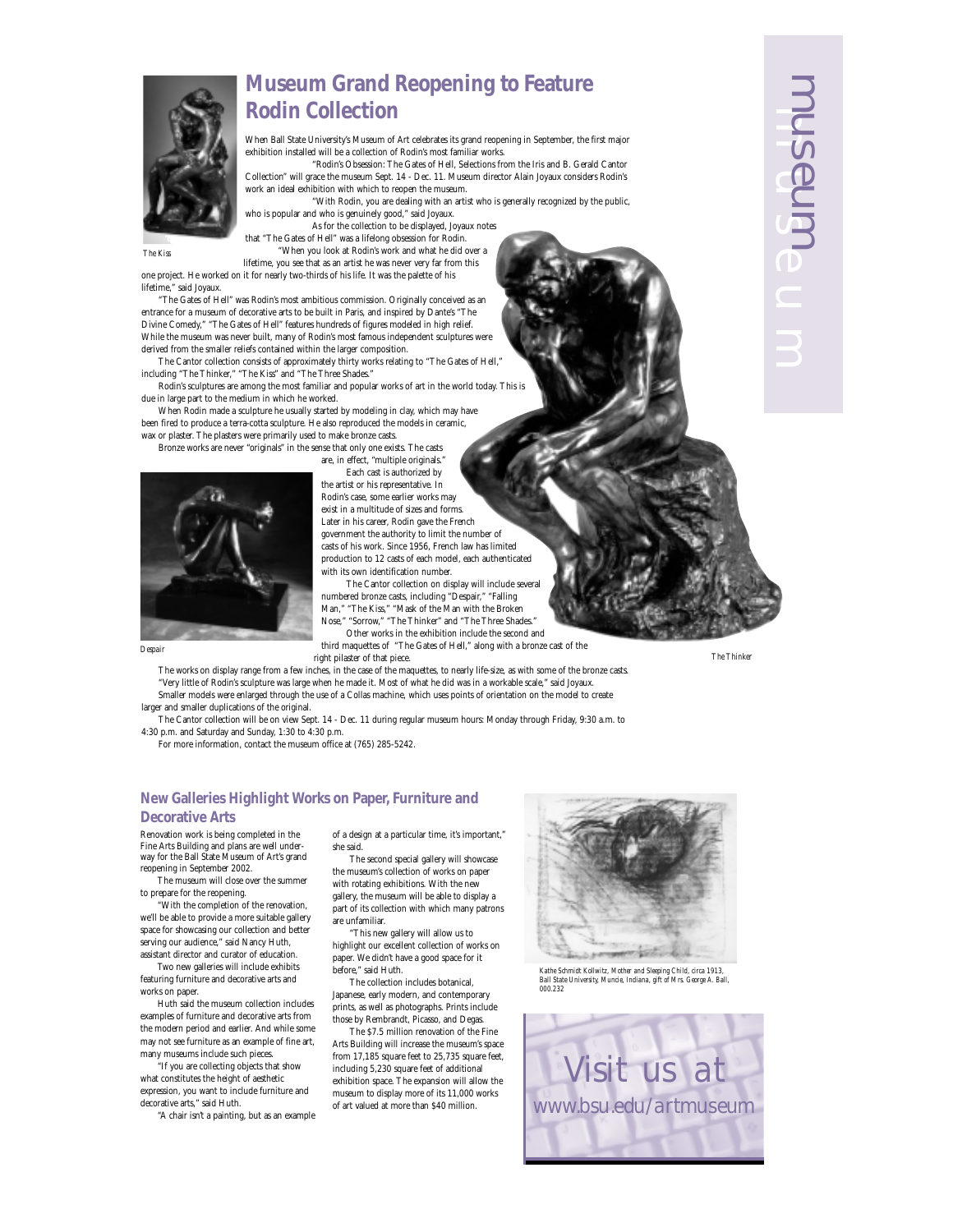

#### **Art Gallery Offers Public a Chance to Bump Into Art**

When the Department of Art moved from its old location in the Fine Arts Building to its new space in the Art and Journalism Building, it gained not only new office an

prominent and very public gallery space. As Marilynn Derwenskus sees it, the ne gallery location has been particularly beneficial to both artists and the public.

It offers, she said, an opportunity for people to "bump into art." "It's in-your-face art," Derwenskus

said of the gallery located in the midst of the



but of their way to are coming in to nund." ance averages nearly visitors a day. Days and Journalism  $\sqrt{s}$  host to special isand visitors the gallery. Little and Chris

dining facility. "People who

Ramsay and printmaker Takeshi Takahara was a chance for the gallery to promote not only the works of the artists but the art department itself.

"It created a lot of excitement," Derwenskus said of the event. "We lectures and demonstrations and a g walk. The students were excited by energy in the department."

The gallery committee is worki secure funding for future visiting ar and events. Derwenskus notes that success of the shows held thus far ha encouraged the committee members. "We're dedicated to the continu

schedule to include outside artists, but the concern for funding is ever present," she said. "We're new. We've not had this space before and there isn't a fund for us to dip into."

#### **Gallery to Host Alumni Art Show**

The new Department of Art Gallery will host an Alumni Art Exhibition Sept. 13 through Oct. 19. The event, scheduled to coincide with UniverCity 2002, will feature juried works by former Ball State students.

Alumni are needed to spearhead the event, guided by the gallery committee. More details will be forthcoming in a departmental mailing. Interested alumni are encouraged to contact the department office at (765) 285-5838 or former instructors for more information.

#### **Visited campus...**

Professionals who shared their expertise with students and faculty members in Ball State's Department of Art through workshops and lectures last year include:

Rev. Matthias Neuman, art historian Bobbie K. Owens, painter Michael Shaughnessy, sculptor Martin Fromm, photographer Dale Enochs, sculptor Elizabeth Yarosz, painter Ken Little, sculptor Chris Ramsay, sculptor/metalsmith Takeshi Takahara, printmaker

Since January 2001, **Scott Anderson** has exhibited his paintings in a variety of all media exhibitions. Anderson had a solo show and gallery talk at the<br>Eastern Kentucky University Gallery, Richmond, Ky.<br>He participated in three national juried shows: four<br>pregional juried shows: a small group show.  $W\hat{H}Z$ <br>at Od Dominion Bend Regional Museum of Art; and participated in the Ball State Faculty Show. Anderson received two cash merit awards, a second place cash award, and a purchase prize at the South Bend Regional Museum of Art. He offered summer classes in watercolor and encaustic at the Indianapolis Art Center and an Encaustic Workshop at the Louisville Art Center in Louisville, Ky. He presented an informal talk at the Ball State University Museum of Art on painting<br>mediums entitled, "*Oil and Water Dø Mix.*" In 2001<br>he served on the student show committee and hosted<br>juror Kim Hoffman.

field study with Sarojini Johnson in May 2001. With funding from a Ball State University Summer Creative Arts Grant, Derwenskus remained in Italy for an addi-

tional three weeks to explore egg tempera painting.<br>
continued to paint<br>
1 tempera when she vis-<br>
Tokyo in December.<br>
Wenskus exhibited her<br>
wenskus exhibited her k in solo or two-person<br>skows at the Mitchell Place **Elery, Muncie; Arts**<br>e, Portland, Ind.; and<br>**State University** Patre Gallery. In compe-<br>and she won seven titions she won seven awards last year for her ercolor or encaustic

paintings. Derwenskus served as the director of the new Department of Art Gallery. She recently<br>became president of the International Society of became president of the International Society of<br>Experimental Artists. Organizing and planning the<br>annual exhibition, which will be held at the<br>Minnetrista Cultural Center, is her primary responsibility.<br>**John P. Gee hel** Upland, Ind. Nov. 12–Dec. 12, 2001. He also gave an<br>artist's talk at Taylor regarding his drawings and work.<br>Gee exhibited drawings in six other juried and/or invitational exhibitions during the past year. As a recipi-<br>ent the pleasure of addressing students, parents, and facul-<br>ty during the College of Fine Arts graduation cerety during the College of Fine Arts graduation cere-monies in Emens Auditorium on May 6, 2001. **Barbara Giorgio** has continued investigating combining technology with traditional materials in the class-room. One of her innovative classroom problems, "Self-Portrait: Invented Texture," has been adapted for use in the book titled *100*

*tive Drawing Ideas,*<br>ed by Anna Held and ibuted by Random<br>se. Giorgio continues<br>chibit her drawings;<br>erlacing" received an **Iorary Award at the** vest Biennial Regional<br>d Exhibition held at: Place in Portland, Ind. gio has been an active gra me even an avere Theory and Education h Biennial National

Conterence, March 21-24, 2001, hosted by the Massachusetts College of Art in Boston. Giorgio's presentation "Challenges of Integrating Technology into the Classroom" was part of a panel titled "What Should Students Know, and How Do We Know They Know It?" Last winter Giorgio presented with Pat Nelson at the 89th Annual College Art Association (CAA) Conference, Chicago, Ill., in the FATE spon-sored session titled "Nuts and Bolts: Curriculum Design in Foundations Art Programs." The presentation, "A Multimedia Approach to Problem Solving:<br>Combining the 2D and 3D Experience," focused on<br>Giorgio and Nelson's ongoing collaboration integrating<br>technology into the first-year foundation program.<br>**Kenton Hall** spent tweaking the new sculpture facilities and thoroughly enjoys the space to grow. He was commissioned to design and build a table for the new conference room. The table seats eleven people comfortably and is made from quarter-sawn White Oak. He also provided technical assistance during a ceramic workshop held at Dale Hollow Lake, Tenn. Hall continues to include casting and fabrication techniques in the objects he exhibits and participated in the 2001 Faculty Exhibition. **David Johnson** received a purchase award and juror's<br>award in the "Bradley National Print and Drawing<br>Exhibition" at Bradley University. He also received an<br>award in the "21st National Printmaking Exhibition" at Artlink in Fort Wayne. He received the "Central Michigan Libraries Purchase Award" in the national printmaking exhibition at Prairie Creek Center for the Arts in Rochester, Mich. David was a recipient of an "Indiana Arts Council Individual Artist's Grant" and was a visiting artist at the State University of New

York at Fredonia. **Sarojini Johnson** received a purchase award for her intaglio print *Clematis and Hostas* in the Safeco Arts Competition in Indianapolis. She was a visiting artist at the State University of New York at Fredonia and at the University of Georgia, where she also exhibited work and participated in a round table discussion at a symposium: "Globalization and Change in South

Asia." **Aimee Joyaux** remains active in her work as both an artist and an educator. In the past year she has

reviewed photographic textbooks with Calman & King and Delmar Publishers. As part of the GREEN 2 committee she worked with the Department of Natural Resources and Environmental Management to compile a studio guide for the health and safety of artists and the environment. Joyaux was invited to participate in the Cortona Print Symposium in Cortona, Italy with a letterpress portfolio project that originated in Arizona. The Catherine Edelman Gallery, in Chicago, Ill. showed her work as part of its New Gallery Artists exhibition in the fall. She had solo shows at the University of the Arts, Philadelphia, Pa.; the Urban Institute for Contemporary Arts, Grand Rapids, Mich.; the Minnetrista Cultural Center; and Arts Place, Portland, Ind. Work from her *Picturing Plants* portfolio was featured in the Ball State University

*Groundwork.* **Nina B. Marshall** had solo exhibitions of her paintings this year at Slocumb Gallery at East Tennesse<br>State University and at Sinckiar College in Dayton,<br>Ohio. She also held a two-day workshop while at East<br>Tennessee. In addition she has held wrice schilded at<br>the R&F Gall **Sally A. Myers** made a two-week summer trip to Turkey with Ball State faculty and staff to study the art and architecture of the country. She presented her research at the Art Education Association of Indiana Annual Conference and the Early Childhood Conference. In the spring she presented a paper on three contemporary artists at the National Art Education Association Conference in New York. In addition to teaching summer school, she collaborated with three colleagues during the summer to teach a workshop titled "Creative Connections at the Lake." **John Fillwalk's**exhibitions of his digital prints and video work have included the Indianapolis Museum of Art; CG-Arts: Media Arts Festival, Japan; SIG-GRAPH 2001 N-space Art Gallery in Los Angeles, Calif.; and SIGGRAPH 2-Year International Traveling Art Show. He received an Individual Artist Grant through the Indiana Arts Commission to support the creation and exhibi-tion of digital prints and media works. John has also developed a net-based digital video and printmaking resource for the SIGGRAPH 2001 Creative Applications Laboratory. **Pat Nelson** began 2001 with an exhibition of her work at the University of West Georgia. She is continuing to produce a series of vessels incorporating fossilized animals, showing these pieces in a number of exhibitions including "Open Links: A Jewelry and Metals Invitational" at Bowling Green State University and "Contemporary Metalsmiths Invitational" at Oklahoma State University. She was a finalist in "Transfor Contemporary Works in Small Metals and Jewelry, the Elizabeth R. Raphael Founder's Prize" at the Society for Contemporary Craft in Pittsburgh. Pat also presented at the College Art Association in Chicago, and organized a panel at the FATE conference in Boston. She remains active in SNAG (Society of North American Goldsmiths). She had two technical articles published in SNAG News, and was featured in the summer edition of *Metalsmith* magazine's

*Exhibition in Print.* **Michael Prater** saw his article "Constructivism and Technology in Art<br>Education" published in the November<br>2001 issue of *Art Education* magazine. He<br>presented "Survival Strategies in Art<br>Criticism," "Teaching Computer Graphics,"<br>and "Spicing Up Aestheti Education Association of Indiana conference in Columbus, Ind. He also presented "Fantastic Faces: Multicultural Art Education with Masks" at the 2001 Early Childhood Conference in Muncie, Ind. At the 2001 Fall Faculty Meeting he received the Ball State University Excellence in Teaching Award, and will teach a summer dream course on Active Learning and

Teaching Strategies.<br>Teaching Strategies at the Annual Teaching Strategies Article Strategies and a summer Raku workshop for Indiana art educators<br>in Dale Hollow, Tenn. Wojcik presented at numerous<br>in Dale Hollow, Tenn. Wo Annual Early Childhood Conference" in Muncie. She participated in the faculty exhibition displaying a ceramic installation from her new body of work The Water Garden Series and won an honorable mention for an encaustic painting at the Indiana University

Kokomo Regional Exhibition.<br>
Rad Rad Scalifor Standin Work was exhibited through the month of December at the India<br>anglois Museum of December Art as part of the museums "In Indiana" artist series.<br>
The show was titled "St Upland, Ind. and a joint exhibition with Marilynn Derwenskus titled, "Human/Being."

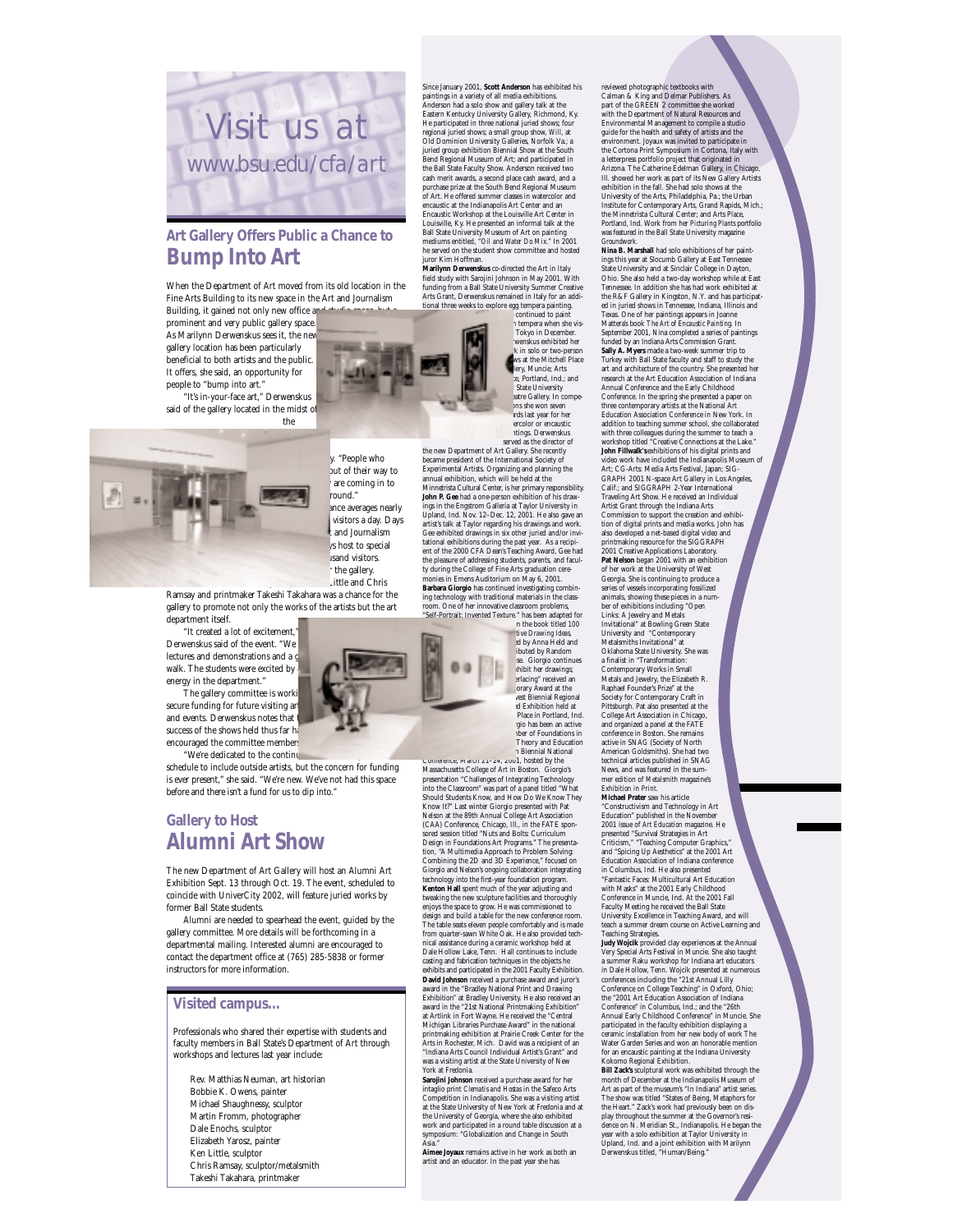### **New Art Department Facilities Offer Light, Space, Technology**

The dust has settled inside the new Art and Journalism Building, and its tenants have had more than a semester to get used to their new surroundings. While moving an entire department from one building to another isn't without its headaches, the new space is proving to have been well worth the trouble.

John Gee, associate professor of art, moved from the old facilities in the Fine Arts Building to the new building in the summer of 2001.

Associate Professor Christine Satory, who teaches graphic design and multi-media design, sees the availability of technology as one of the highlights of the new facility.

"Graphic design is tied to technology," she said. "We have a cross-platform computer lab in the graphic design area and it's a tremendous advantage in teaching graphic design. Students are able to understand and use the technology to its best advantage.

> It's not only in a hands-on situation that technology comes in handy, however. The integration of computer technology into classroom settings allows for more up-to-date and visually interesting lectures and classroom discussions, as well.

art<br>1

art

"Graphic design styles and trends change very quickly," said Satory. "Through the technology in the art history classroom, I can go to the Internet and show students what is currently happening in the field."

Mike Prater, associate professor of art education, commented that the new facilities were designed to support teaching with technology. He has seen a change in his students' attitudes in response to the availability of computer technology.

"Students are starting to assume that whatever obstacles come up can be overcome" through the use of resources

available in the art education area, he said. "Everything is so interconnected, that if they are a little savvy about the Internet, they can find what they need."

Prater adds that it's not only the technology that is making everything a little more connected. The design of the building and the facilities it houses create a sense of connection and community, too.

"Before we couldn't do everything in one place," he said. "Now, we have it all—a library and media lab, a kiln room, storage, production areas, teaching areas, even display areas. We have everything to prep a lesson and teach it in one spot. It has become a very creative environment for the students."

Students can also take advantage of the building's other amenities, including the Atrium dining facility and the Barnes and Noble campus bookstore, copy center, and coffee shop.

Having so much under one roof has created a renewed sense of excitement.

"I'm a little more up, a little more enthusiastic, because it's just a fresh, new space," said Gee.



In addition, Gee notes the fourth floor, which houses many of the department studios, is more accommodating than the space in the Fine Arts

Building. "This facility was designed more as studio space—it looks like it and it

behaves like it," said Gee. The 200,000-square-foot structure increased the art department's space

from 34,000 square feet to 58,000 square feet. Not only do the studios boast twenty foot ceilings, allowing students to create larger works of art, safety and environmental features were integrated into the building design.

Safety features include a comprehensive ventilation system as well as fire suppression systems.

On the aesthetic side, the department has an art gallery on the first floor, just off the Atrium dining area. The gallery offers space to display both student and faculty exhibits as well as works of visiting artists.

Less public, but much appreciated by faculty and students, are the new technologies integrated into the building design.



#### **After Four Decades of Dedication The Next Challenge Facing Educator is Retirement**

Since he first accepted the role of chairperson of the Department of Art, Thomas

Spoerner's focus has been on making positive changes. Whether it was securing accreditation from the National Association of Schools of Art and Design or securing new, environmentally safe facilities, Spoerner has never shied away from a challenge. Now, Spoerner is preparing to face one of the biggest challenges he has faced in over forty years: retirement.

"People are worried I'm going to be unhappy," Spoerner remarked, "but I'm going to find plenty to keep me busy and happy.

Spoerner has been a part of the Ball State community since he began doctoral work here in 1975. Following graduation in 1978, he stayed on as a faculty member. In 1990 he took on the role of interim chairperson of the department until his official appointment in 1992. He will retire in June.

Since becoming chairperson, Spoerner has focused his energies on the administrative aspects of running the department. In addition to the day-to-day administrative challenges associated with a department that is home to twenty-eight faculty members and four hundred undergraduate majors, Spoerner spent nearly a decade working with the university administration, his faculty, and an architectural firm to make the new Art and Journalism Building a reality.

"In 1992, the university decided to build this facility," Snoerner said. "Since it was approved by the legislature, this has been a major project, not just for me but for the entire department."

While the new facility has been the highlight of his tenure, Spoerner is equally proud of the progress of the academic programs within the department. The NASAD accreditation was a major undertaking, requiring curriculum revision, a change in admission policy, and a reduction in the number of student majors.

"Ball State encourages all departments to be accredited within their disciplines," Spoerner says. "The important thing about this accreditation is that we can point to it and say that a national review committee looked at our program and we met their standards. It's a useful recruiting tool."

Recruitment of faculty and students hasn't been an issue of late, however. Spoerner points out that every faculty member was selected through a national search and that students are only admitted through a portfolio review.

"With very good faculty and very good students, we have a very good program," he says. "NASAD marvels at the quality of the student work. Few people (in the art world) have heard of Ball State and are surprised that our students are as good as students from very well known schools."

As proud as he is of the faculty, students, and facilities, Spoerner is ready to retire. And for those concerned he won't find ways to fill his time, Spoerner has plans already on the table.

"My wife and I plan to travel. We have two new grandchildren to visit, one in North Carolina and one in New Mexico. And we also want to travel just for travel's sake. I hate to admit it, but I've never been out of the country," Spoerner said.

In addition to travel, Spoerner is looking forward to getting back into his own studio and painting.

"I haven't done any serious artwork in 20 years," he said. "I want to set up a studio and get back to it."

That studio will be nearby. The Spoerners plan to stay in Muncie.

"We see Muncie as our headquarters, our base from which to move out and do other things. Even when we retire, we'll stay here," Spoerner said.

"I love Ball State, I love the art department, and I love my job," Spoerner said "I've had a wonderful time the past 41 years. I'm just ready to do other things."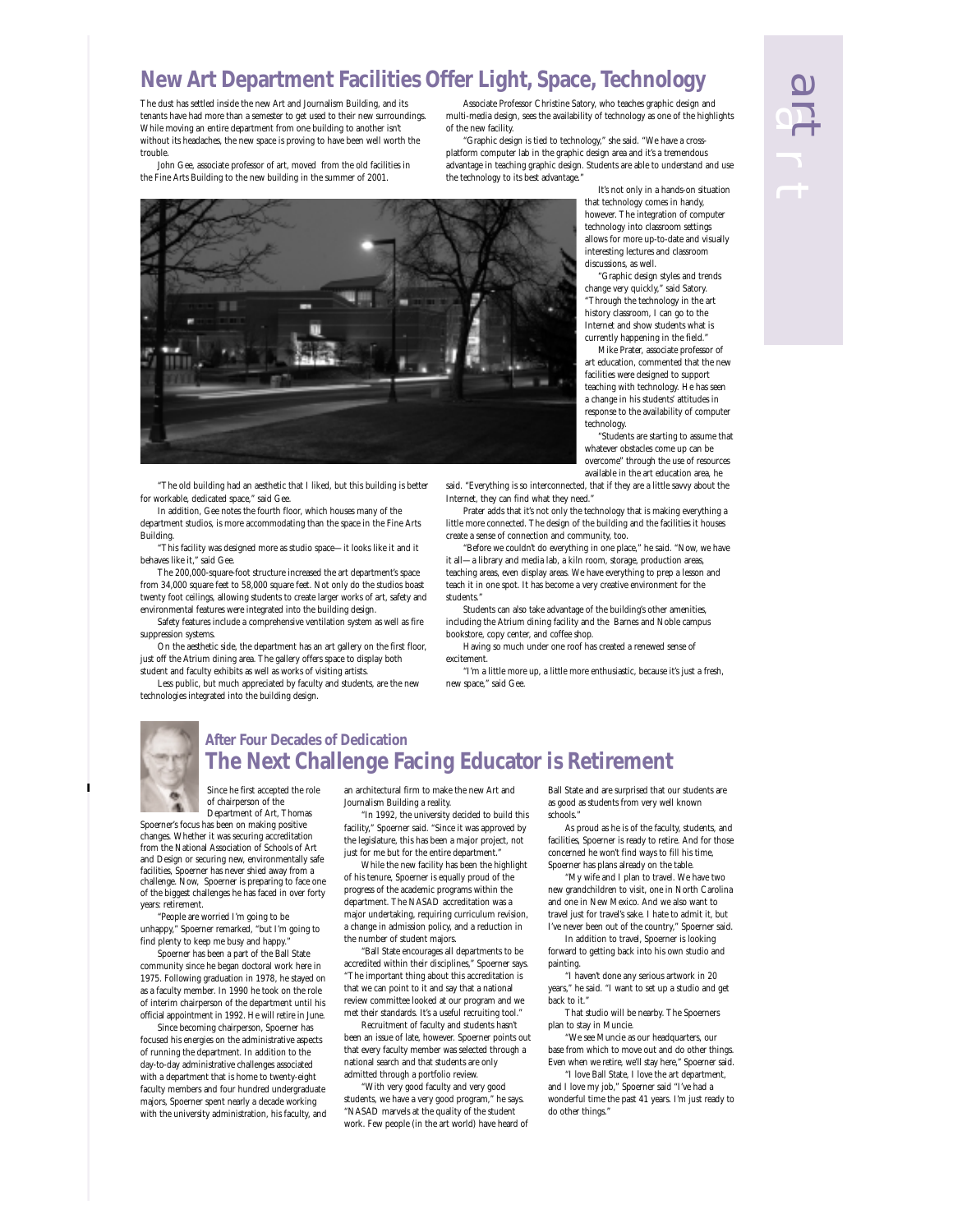



#### **Visited campus...**

Music professionals who shared their expertise with students and faculty members in Ball State's School of Music through performances, master classes, and lectures last year include:

Alissa Walters, soprano Becky Archibald, composer/pianist Lorenzo Micheli, guitar Peter Dominguez, double bass Denis DiBlasio, saxophone and flute Ray Pool, harp Hye-Ran Yu and Eun-Sook You, piano duo Kassandra Kocoshis, percussion Frank Mantooth, composer/arranger/piano Charles Fugo, piano Eddie Daniels, clarinet Michael Hovnanian, double bass Palenai Piano Duo (Joy Innis and Adrienne Shannon) Airmen of Note Dmitry Sitkovetsky, violin and Boris Petrushansky, piano

### **Shafer Tower Home to a Grand, Expressive Musical Instrument**

As the focal point for what is being conceived as a new north quadrangle on campus, Ball State University's Shafer Tower has been the center of attention as it rose to a grand 145-feet above McKinley Avenue.

And while the structure itself is magnificent, it's what the tower houses that is its most impressive feature.

The tower houses forty-eight French-made, custom-cast and individually tuned carillon bells. The bells, with a range of four octaves, make it possible to provide a variety of concert-quality musical presentations. There is a playing cabin located just behind the medallions of Beneficence just below the bells.

For those familiar only with the pre-recorded carillon tones, such as those that chime the hour, the full impact of the carillon in concert may come as quite a surprise.

"The traditional instrument is very expressive," said Kirby Koriath, professor of music. "At recitals, the audience will hear louds and softs. They will be able to sense the mastery and artistic expression of the carillonneur, something that is not available via the remote electronic keyboard."

The carillon, like any instrument, takes training and talent to master. Several students have already expressed keen interest in taking lessons on the carillon. The college hopes to engage a professional carillonneur on a part-time basis to provide instruction.

There is a training instrument, the practice clavier, available in the School of Music. This practice instrument is nearly identical to that found in the playing cabin, right down to the keys (sometimes called batons) and pedal board. Where these are attached by carbon fiber rods to the bells in the tower, on the practice instrument they are attached to a series of chimes that look a little like a xylophone standing on end.

Koriath says the practice keyboard allows the student to practice with the full expressive potential of the carillon. What it won't approximate is the weight of the clapper.

"The practice keyboard feels even top to bottom. The actual keyboard will get progressively heavier from top to bottom due to the weight of the bells," said Koriath.

While the bells have been chiming the hour over the winter months, the first opportunity to hear the carillon in concert will take place at a dedication ceremony in April. Margo Halsted, associate professor of campanology at the University of Michigan, will be the guest artist. The concert will feature a specially commissioned work for the new carillon.

The features of the carillon that allow the chiming of the hours and the playing of prerecorded melodies are indeed significant and useful. However, Koriath feels that hearing the carillon in concert will offer the community an exciting, new musical experience.

"To fully realize the potential of it will only come with hearing it in recital," Koriath said. "This is a grand, colossal, expressive musical instrument."

National

and his

**Heritage** 

#### **In Memoriam:**

**Ball State Faculty Cellist Roger Malitz**  Ball State University music professor and cellist Roger Malitz died Sept. 3, 2001, in Ball Memorial Hospital following a short illness. He was 53.

Principal cellist of the Muncie Symphony Orchestra, Malitz also had been principal cellist with the University of Chicago's Contemporary Chamber Players, Florida Orchestra, Caracas Philharmonic, and National Symphony of South Africa. Since his appointment to the Ball State School of Music faculty in 1985, he had presented concerts and master classes in Argentina, Canada, the Czech Republic, Israel, Japan, Korea, Mexico, Taiwan, and Thailand.

At Ball State, Malitz was the School of Music's chairman of strings and cellist of the American Piano Trio, the first ensemble to be designated Sterling Patrons of the international professional music fraternity Mu Phi Epsilon.

Malitz studied with Karl Fruh and Raya Garbousova and had served on the faculties of the Chicago Conservatory, University of Tampa, Caracas Conservatory, and Bowling Green State University. He was featured numerous times on public television and

**In Memoriam:**

#### **Katherine Hargreaves**

Katherine Hargreaves, former executive secretary of the Muncie Symphony Orchestra and wife of the late Dr. Robert Hargreaves, died Sept. 20 at the age of 87.

Hargreaves was a Ball State alumna, receiving a master's degree in art from Ball State in 1959 and was the assistant in the Division of Music at Ball State. She was a member and officer of Sigma Alpha Iota, Psi Iota Xi (Alpha chapter), and Zeta Tau Alpha sororities.

Hargreaves was active in Mortar Board and was chairman of children's art classes for Muncie Arts Association.

Memorials may be sent to the Robert Hargreaves Scholarship Fund, Ball State University Foundation, Account A05762.



During a recent residency at the Banff Centre, Malitz recorded repertoire for a new CD, *The Ethnic Cello,* which has been released by Crystal Records. He performed on a cello made by the Italian master Antonio Casini in 1678.

He is survived by his mother, Ruth Lazar, Skokie, Ill.; and his sons, Nathan Malitz and Zachary Malitz, and his former wife, Deborah Malitz, all of Muncie.

Memorials can be made to the Roger Malitz Cello Scholarship in the Ball State School of Music.

Checks should be made payable to the Ball State University Foundation c/o the Roger Malitz Cello Scholarship Fund and mailed to Ball State University Foundation, P.O. Box 672, Muncie, IN 47308.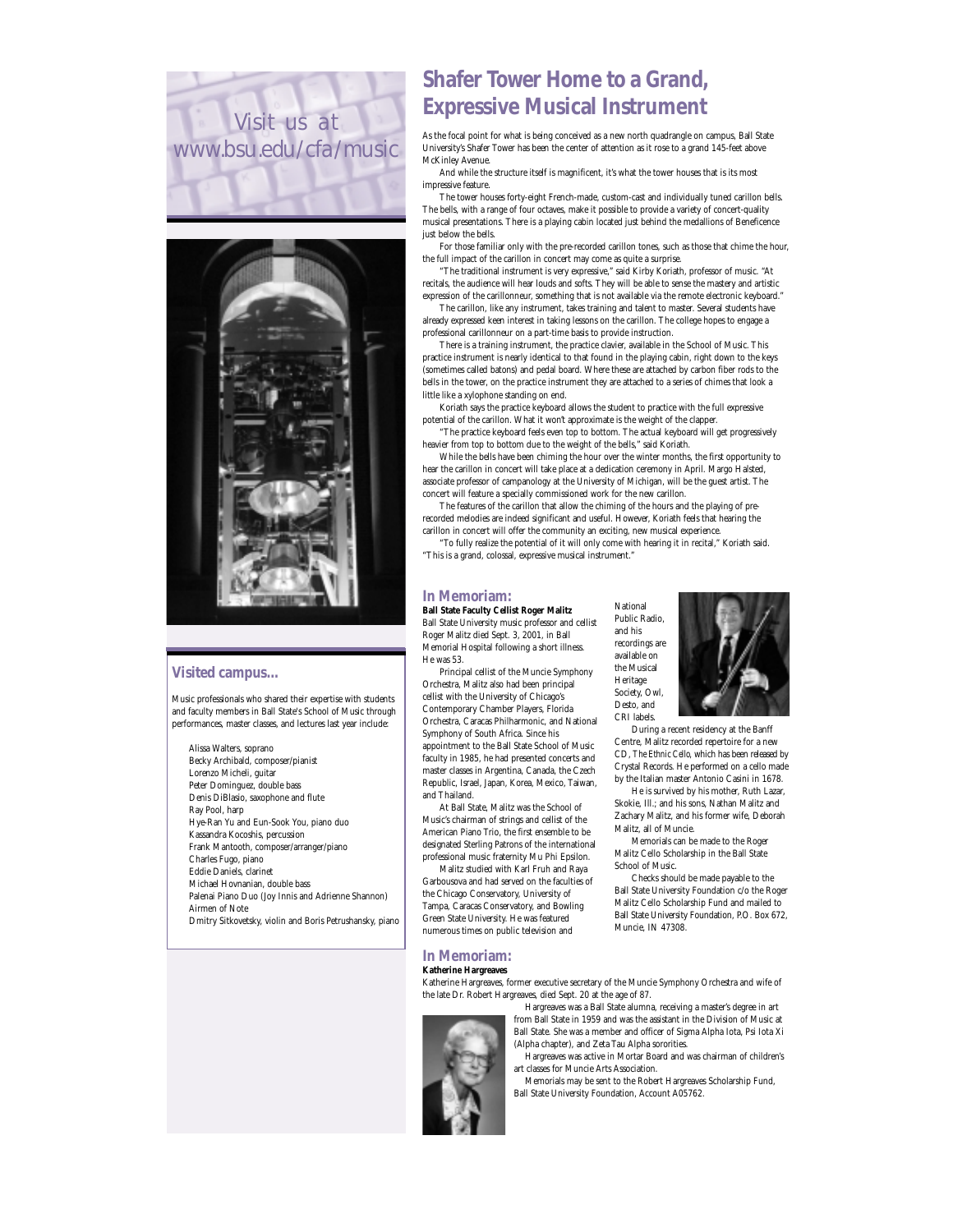

#### **Fine Tuning Leads to Ground-breaking for Music Instruction Building**

Student and faculty musicians, as well as music lovers from the Ball State and Muncie community, are anticipating an early April ground-breaking for the construction of the new \$21 million Music Instruction Building at the southwest corner of McKinley and Riverside avenues. Because contractors' bids for the new facility were above the architect's estimates, construction had been delayed.

The 73,000 square-foot, two-story facility will house performance, rehearsal, office, library, storage and teaching areas for studio, orchestra, band and choral activities. The second floor will house the Music Engineering Technology (MET) Studios.

Minor adjustments were made in materials and construction, but nothing was lost in the fine-tuning.

"We didn't lose any square feet. All of the components, all of the amenities that were envisioned, remain the same," said Robert Kvam, interim dean of the College of Fine Arts.

The performance hall, designed with acoustics in mind, remains a focal point of the building. The performance hall will include the construction of organ chambers built into the stage walls in anticipation of the installation of a pipe organ in the future.

Kirby Koriath, professor of music, notes that the purchase of a pipe organ isn't included in the funding for the new facility.

"We know it can't be a budget expense, so we're looking for a gift or series of gifts to purchase the pipe organ," said Koriath.

Koriath and Erwin Mueller, interim director of the School of Music, see the installation of a pipe organ as both a recruitment and instructional tool.

"Most major universities do have an organ," said Mueller. "When you recruit organists, you want to be able to show them the instrument."

Koriath added that the music program as a whole would benefit from the addition of the organ.

"It's an enhancement to the concert environment. It allows more of the masterpieces to be experienced by the students," said Koriath. "It will allow us to play more of the literature. A good deal of the choral literature calls for an organ, as well as music for orchestra, brass and string ensembles."

Another necessary improvement is a better facility for Ball State's music engineering technology program, which has outgrown the residential structure it occupies on Bethel Avenue near the football stadium. The existing building does not meet the technical specifications for the ongoing work by music students and faculty members.

A new facility is needed to house the state-of-the-art technology and allow the integration of music disciplines in the process. The highly selective and rigorous MET program requires a student to excel as a musician and a scientist, incorporating a minor in applied physics and several higher-level math courses.

Ball State is one of only a handful of universities in the nation that offer a music engineering technology program.

The Music Instruction Building will complement the existing Hargreaves Music Building, which will continue to be used for music education, music history, and music theory and composition. Construction of the new facility is expected to be completed in January, 2004.

#### **Faculty Notes**

**Jeffrey Carter** traveled to Brazil on a month-long cultural exchange program, teaching a class at the Universideade de Campinas in San Paulo State and coaching a choir in San Pedro. In addition, Carter was the principal conductor at Midwestern<br>Music Camp at the University of Kansas. Carter had a busy fall<br>semester, with a University Singers performance at the White<br>House in December, a solo baritone p of school clinics and festival choir performances. His guide to resolution that is a result of the choral conductor was published in the state of the choral conductor was published in the choral publication *Notations* in No



**Don P. Ester** stepped out of the classroom and on to the stage in February to sing the role of Ko-Ko in *The Mikado,* presented by

the Muncie Symphony Orchestra. Ester is a co-author of<br>*Evaluation of Student Teachers Guidebook* (Phi Delta Kappa<br>International), which received international attention upon its publication this past year. Ester continued to conduct a variety of state festivals, and his White River Youth Choir performed for Admiral Joseph D. Stewart and the Merchant Marine Academy.<br>Kingspoint, N. Y. His professional presentation schedule included<br>a session at the Great Lakes College Music Society Convention.<br>**Caroline Hartig** had a Recording International Centre for the Arts, Music and Sound Program, Banff, Canada. Her most recent work includes the world premiere<br>of Libby Larson's sextet for two clarinets and string quartet, "Bally<br>Deux," at the International Clarinet Association in New Orleans,<br>the Orpheum Theatre wit Colorado String Quartet. She also performed with the Quatrro String Quartet in Indianapolis, the Indianapolis Symphony, and the Indianapolis Chamber Orchestra as well as with Ball State University. Hartig is the vice-president/president elect of the National Association of College Wind and Percussion Instructors.<br>**James Helto**n had solo and Chamber Music Recitals in Illinois, Indiana, Kentucky, Oklahoma, Association in two capacities: as chair of the state round of the Music Teachers National Association Performance Competitions, hosted this year by Ball State and as chair of the Committee on

Collaborative Arts, which initiates tuday and provides support for<br>independent music teachers who incorporate the study of cham-<br>ber music and accompanying in their teaching. Will<br>burn performed three duo recitals in the

Sursa Distinguished Professor of Fine Arts **Sherry Kloss** has

recently returned from a performance in Seoul, South Korea, sponsored by the Kumho Foundation. In addition to the concert, which was broadcast on satellite systems, she presented radio interviews and three violin master classes at Hanyang University. As a result of this visit, Kloss has accepted a graduate student to Ball State for next fall semester. Upon her return, she traveled to

Ft. Myers, Fla. for a recital program entitled, "The Soul of a<br>People," music of levish composers.<br>**Kirby Koriath** presented two organ recitals in Seoul, South Korea,<br>in June 2001, sponsored by Yonsei University. The recit

Reith Kothman had his solo piano composition *Surface Inventions*<br>released on CD in September. The work was released by Capatone<br>released on CD in September. The work was released by Capatone<br>In November, Kothman's digital **Harold Levin** has had a number of his works performed recently.<br>His "Five Pieces" for clarinet, viola, and trumpet, premiered at the<br>School of Music's annual Summer Chamber Music Festival in<br>June and then performed again work was recorded on a just-released CD. Additionally, his "Meditation on the Twin Towers" was presented and performed by George Wolfe and Ball State University's award-winning stu-dent saxophone quartet at the Midwest Clinic in Chicago in December. In February, Levin will conduct his own "Music for<br>Band" with the Ball State University Symphony Band, and his<br>"Duo" for violin and viola will be performed at Ball State<br>University's February New Music Festival.<br> Muncie Symphony, as substitute principal flute with the Cochmond Symphony, as piccolo with the Russian Festival Orchestra in Indianapolis, and as a substitute with the Indianapolis Symphony Orchestra. She served the Natio listed in 2000 Outstanding Musicians of the Twentieth Century. **Robert Palmer** was accompanist for Joe Robinson, principal oboe, New York Philharmonic, and for the faculty performances of<br>Keith Sweger, George Wolfe, Jeff Ballard, Jeffrey Carter, Mary<br>Hagopian, Karrie York, and Sherry Kloss. He has also given an<br>American Piano Trio recital and has be summer chamber music series. Palmer has given a lecture/semi presentation on piano pedagogy for the Columbus Piano Teachers Association, and he has been an adjudicator for the Indianapolis Piano Teachers annual competition and the Columbus Piano

Teachers Festival and Competition. Student successes include win-<br>ners at the Indianapolis Matinee Musicale Piano competition,<br>graduate and undergraduate divisions; and a winner at the<br>Kokomo Symphony Orchestra Concerto Co

**Paul Reilly** has completed and had published by Mel Bay Publications, Inc.*, Guitar Technique Through Repertoire*, a guide to<br>developing classical guitar technique through a selection of origi-<br>nal compositions. In addition, through sponsorship of the College<br>of Fine Arts, he w opment, fingerboard harmony, and ensemble playing for the classical guitar.

**Lori Rhoden** performed solo piano recitals in the fall of 2001 at Taylor University, Indiana Wesleyan University, the Camden County (Ga.) Arts in Our Schools program series, and Ball State University. She was the afternoon recital accompanist for the Wildacres International Flute and Saxophone Retreat this past summer. Other collaborative performances included recitals with guest soprano Alissa Walters and faculty violist Harold Levin as well as performances on the Society of Composers Region V Conference, the 55th annual Chamber Music Festival, and the "Musical Miscellany" voice faculty recital. Rhoden presented lec-ture recitals at Bowling Green (Ohio) State University, Indiana Wesleyan University, the Music Teachers Association of South Central Indiana, and the Camden County Arts in Our Schools

series. In late January of 2001, **Keith Sweger** was the guest of Mahidol University in Bangkok, Thailand, where

he presented master classes at both Mahidol University and the International Academy of<br>Music, and performed a wood Music, and performed a wood-wind chamber recital in the Thailand Cultural Center with musicians from Austria, Japan, and Thailand. Sweger also performed a solo recital at the con-

ference of the<br>International Double International Double Reed Society, held in August on the cam-pus of West Virginia University. He was assisted by faculty<br>members Harold<br>Levin, viola, and Hans<br>Sturm, double bass, and<br>pianist Patricia Sweger. In July,<br>Sweger hosted forty high school and junior high<br>students from around the country during<br>Camps.<br>Camps.

**George Wolfe** was appointed Visiting Scholar of Arts and Religion at the Lakeshore Interfaith Institute in<br>Saugatauk, Mich., for his interfaith concerts Saugatauk, Mich., for his interlaint noncerts<br>and recordings, which include more than thirty performances of<br>Jody Nagle's "Lifting the Veil" in various countries from Austria to<br>Costa Rica to India. In November he performe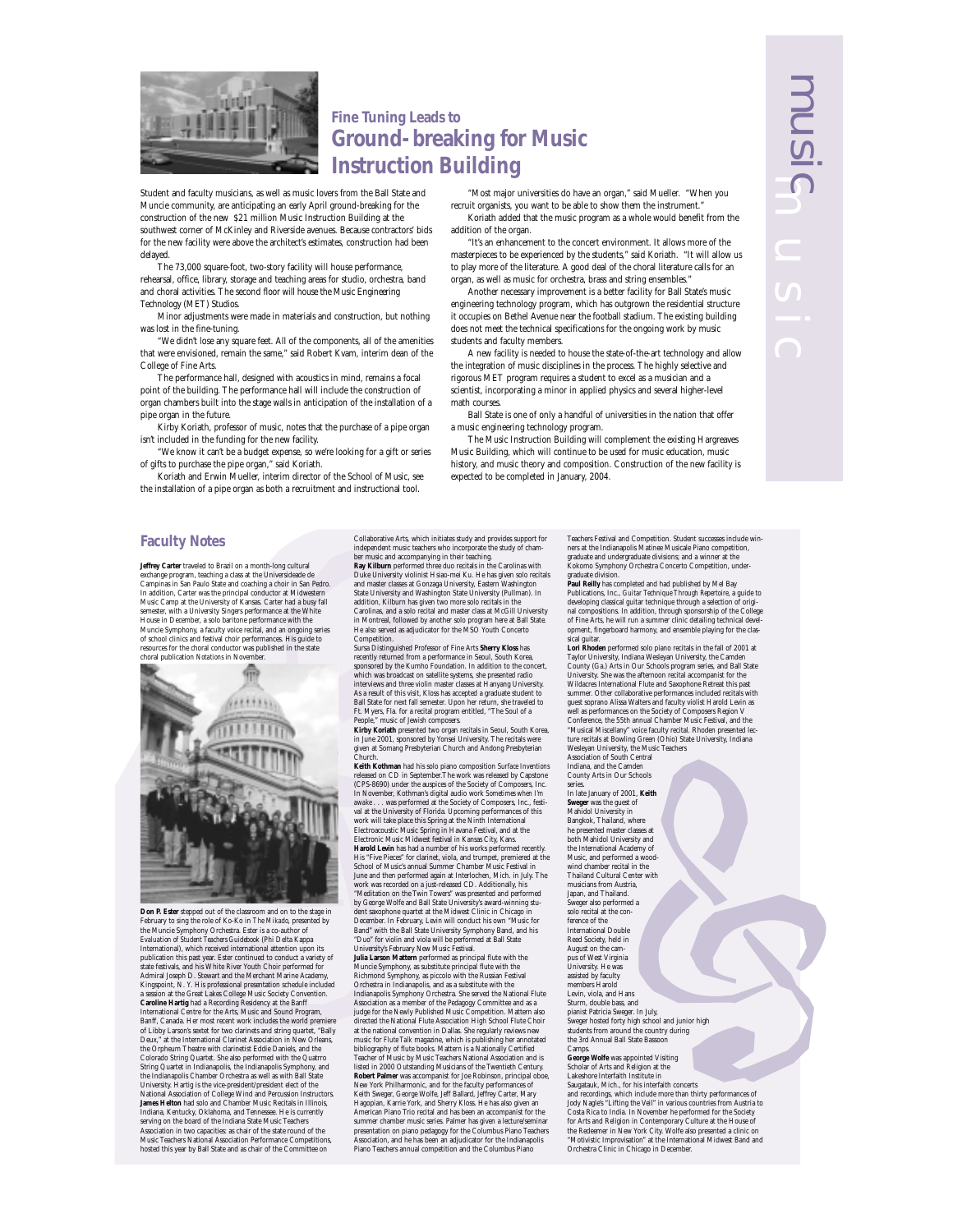



*During the spring semester of 2001, theatre and dance majors from Ball State University collaborated with composer Raphael Crystal and director Deloss Brown to prepare a musical comedy based on Shakespeare's* Love's Labour's Lost. *Beginning with the traditional text, they quickly reconceived the play to a modern-day, fictional setting which they called* Eden, Indiana. *On the strength of Crystal's musical score and their own comedic instincts, they took* Love Me, Love Me Not *to the John* Houseman Theatre Center off Broadway in New York, packing the house<br>every time the show ran, from April 17–21 and garnering the attention of<br>the Manhattan Fox News affiliate in a local arts story. Love Me, Love Me Not *was produced as a seminar of the Virginia B. Ball Center for Creative Inquiry.*

*Pictured above are (left to right) Carey Kayser, Natalie Ellis, Brian Geary, Liz Davito, Nick Brenner (as Don Armado), Brad Coolidge, and Adam Tilford. The foot is played by Chris Bryant.*

#### **Visited Campus...**

Stage, film and television professionals who shared their expertise with students and faculty members in Ball State's Department of Theatre and Dance through classes and workshops last year include:

Richard Parks Deb Shively

Dance professionals who shared their expertise with students and faculty members in Ball State's Department of Theatre and Dance through classes, choreography, and the summer dance intensive last year include:

Michele Kriner (alumna) Milli Fraiser (alumna) Kory Berda Browder (alumna) Alan Sener Kennet Oberly Jeremy Plummer Andre Megerdichian Robert Denvers Luigi Lori Belilove Jennifer Sprowl Tod Baker (alumnus) Larissa Sentsova Carol Worcel Bill Evans Suzie Lundgren Mary Corsaro

### **Changes to Theatre and Dance Are Subtle Yet Substantial**

With so many projects changing the landscape of Ball State–notably the completion of Shafer Tower and the new Art and Journalism Building–it's easy to miss some of the less obvious changes occurring beneath the surface of what appear to be unchanging and comfortably familiar programs. But to those who have been around awhile, the changes are

as obvious as a new building

on the horizon. "It's not just that the program has gotten bigger over the years," said department chair Don LaCasse. "It's also a better program. It's more diverse and also more specialized." The program's diversity is apparent in the crossdisciplinary nature reflected in both its courses and the interests of its students. Specialization and depth come with classes that focus on one area of expertise such as combat training

> *does it all. And they do it very well.*

or acting for the camera. Accredited by the

National Association of Schools of Theatre and Dance, and in the process of being accredited by the National Association of Schools of Dance, LaCasse sees the Ball State program creating a special niche for itself with a focus on a solid

academic foundation and plenty of opportunities for students to gain professional experience.

"We're not a traditional liberal arts program, and we're not a BFA program. We offer a mid-ground," LaCasse said. "Students want training. They want to go out and work. Students today are much more focused on their careers."

Faculty, too, are more focused on their professional careers. Today's faculty members aren't academics removed from the world of performance.

"The faculty today are more ambitious," said Kip Shawger, associate chair and head of design, and a member of the faculty since 1975.

"We're encouraged to do more outside work. Professionally its good for us, but it also brings new ideas and fresh experiences into the department," he said.

Besides working on productions outside the university, faculty members are also encouraged to continue their own education. The benefits to the students can be seen in the addition of specialized classes to the curriculum.

Greg Lund, instructor of dance and a faculty member since 1978, offers a course in stage combat. The course came about as a result of Lund's own experiences at a training program conducted by the Society of American Fight Directors.

Lund sees the stage combat course as a good example of the cross-disciplinary work going on in the department. For actors, who are used to telling stories with words, the switch to telling a story through movement can be a challenge.

Likewise, dancers used to expressing themselves through their body movements can find the challenge of vocal performances equally daunting.

A recent dance production included a folk dance choreographed by Lund in which the dancers were required to sing an Eastern European folk song. Lund felt it was a good experience for the students.

"They had to learn a different style of singing, they had to learn to control their breathing," he said. "It's something they will encounter in the professional world."

Sarah Mangelsdorf, director of dance, notes that opening up opportunities within the department often requires students to mov beyond what is comfortable and familiar.

"Many more of our students sing and act in addition to dance," Mangelsdorf said. "Their focus might be more on one area, but they want to keep working on all three.

Bill Jenkins, musical theatre coordinator, notes that training to be a "triple threat" is common in the department.

"We train students in all three areas," Jenkins said. "We have them build on their strengths and improve their areas of weakness. The faculty is helping make those postgraduation success stories a reality

by helping students make the Today's Department most of their individual

In addition to the of Theatre and Dance educational preparation of students, Jenkins notes that the department has developed ways to help new graduates network with those in their field. "Our focus has shifted in

the last three or four years," he said. "We're not just giving our students a quality education, but we're helping them make the kinds of connections they need to get ahead professionally when they leave here.

The establishment of New York and Los Angeles showcases following graduation is one of the most dramatic ways the department gets new alums connected with the professional world. Stage work is emphasized in the New York showcase. The L.A. showcase features students who are interested in films and television.

Rodger Smith, hired in 1997 to develop a program of acting for the camera, notes that the digital revolution has made it possible to prepare students for work on film.

"Years ago colleges couldn't afford film, the cost was just prohibitive," Smith said. "Now we can teach these courses at Ball State and do everything a film school can do."

All this is not to say the department has changed so much that those returning to visit a class wouldn't find it familiar. Even Smith, a strong advocate for the integration of more technology into the curriculum, admits that the difference between stage work and film work is merely the medium.

"It's just two kinds of theatre," Smith said. "live theater and recorded theater.

LaCasse, too, emphasizes the importance of seeing the connections rather than the

differences between the different forms. "Theater is a good foundation. Film is one component of that. And today, if you want to make a living, you've got to be able to do it

all," he said.

Today's Department of Theatre and Dance does it all. And they do it very well.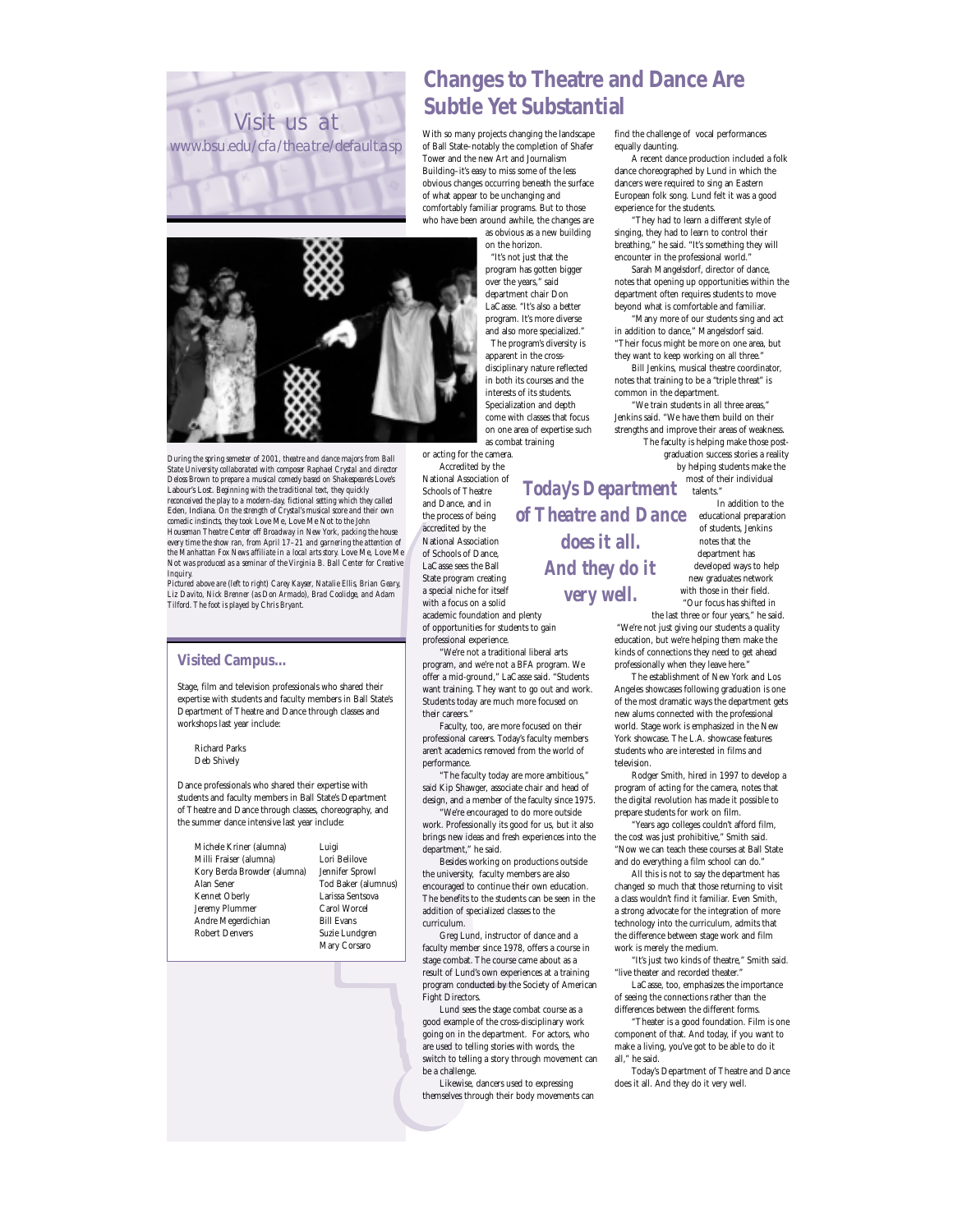### **Dance Program Offers Educational, Community Opportunities**

Since its inception as part of the Department of Theatre and Dance in 1987, the dance program at Ball State has grown from just three dance majors to a thriving program with over sixty majors. Sarah Mangelsdorf, director of dance, notes that the increase in student numbers has been the catalyst for many of the changes within the program.

"We have a multi-layered program now because we have more students looking at different avenues," said Mangelsdorf. "We encourage our students to look at all their opportunities."

With students leading the way, dance has developed a strong student studio performance program. Seniors are required to do a choreography project which showcases their talents in developing and teaching choreography. Now, with student interest pushing for more performance opportunities, juniors are offered a showcase opportunity as well.

"They may go in one direction with the junior project and build on it for the next year," said Mangelsdorf. On the other hand, she said, students have also found the junior year experience a chance to try out new ideas and, when they don't work out, have the senior showcase in which to move into an entirely new direction.

One event in which the program has participated for the past decade is the American College Dance Festival. The Ball State program has been recognized at the national event three times in the past ten years.

Other national honors have come to the program as well. The Ball State Dance program was one of only fifty-one

recipients of a \$10,000 grant from a Dance/USA and National Endowment for the Arts partnership with the National College Choreography Initiative. The money is being used to train students in the dance technique and repertory of Isadora Duncan via Lori Belilove and Company of New York.

Katie Teuchtler, instructor of dance, was instrumental in developing the proposal that brought Belilove and her associates to Muncie. She notes that while the project started because of her own interest in learning Duncan dance techniques, the effect has been far reaching.

"The whole project has become so much more," said Teuchtler. "It's really just had a snowball effect. It started at Ball State and just spread into the community and across the state."

Outreach activities have included master classes in West Lafayette and

Indianapolis as well as an ongoing Duncan dance class for children at the Muncie Ballet Studio.

In an effort to offer students as many outlets as possible, the dance program works to develop workshop opportunities for students and the



community. Two such activities hosted by the dance program during the summer included the Bill Evans Summer Institute of Dance in June and the Summer Dance Intensive Workshops sponsored in part with Anderson Young Ballet Academy.

The future will undoubtedly offer new and different opportunities for students in the dance program, but Mangelsdorf sees the programs emphasis on a solid foundation as one of its core strengths.

Things keep changing," said Mangelsdorf. "So you want to give them basic skills so that when the momentary hot trend fades they are prepared for whatever comes next."

**Raphael Crystal** spent spring 2001 emester as a Fellov at the newlyted Virginia B. Ball Center for Creative Inquiry. He led a<br>seminar of sixtees

seminar of sixteen theatre majors in the creation of a new musical, *Love Me, Love Me Not,* based on Shakespeare's *Love's Labours Lost.* The show featured a "book" written collaboratively by the entire cast, music by Crystal, and lyrics by guest director Deloss Brown. The group traveled to New York City and showcased the work at the John Houseman Studio Theatre. The audience included entertainment industry representatives; the event was covered by Fox News. Returning to Muncie, the group presented the musical at the Muncie Center for the Arts. During the summer, Crystal composed music for the "Shakespeare Under the Stars at Minnetrista" production of *Twelfth Night.* He created pre-show musical entertainment that featured School of Music tenor Jeff Ballard, with a guest appearance by soprano Linda Smith from the Department of

Theatre and Dance. **Bill Jenkins** has had a busy year directing both at Ball State and outside of the university. At Ball State, he co-directed Offenbach's operetta *Orpheus in the Underworld* with Craig Priebe. The production included both theatre and music students and was a great collaboration between the two departments. During the summer and fall, Jenkins

#### Kanin's comedy *Born Yesterday* at Illinois Repertory Theatre, *Grease* dianapolis Civi

**Faculty Notes**

directed Garson

Theatre, and the musical *Working* as a guest artist at Anderson University. This winter, he will be guest directing Shakespeare's *Measure for Measure* at the Nebraska Repertory Theatre/University of Nebraska and directing Sondheim's *A Little Night Music* here at Ball State. As an actor, Jenkins performed in both *Never the Sinner* and *Violet* at Ball State. Jenkins continues his active affiliation with the Mid-American Theatre Conference where he serves as the co-chair of the Directing Symposium and vicepresident elect responsible for the 2003-2004 Conference. **Sarah Mangelsdorf** attended the National Dance Association's annual convention in Cincinnati, Ohio, and serves on the Heritage Committee. She also attended the Great Lakes American College Dance Festival at the University of Illinois and the Bill

Evans Summer Institute of Dance in Muncie. **Michael M. O'Hara** wrote the screenplay for The *Séance* and directed *Children of a Lesser God*. He was a featured speaker at the Shorter Was a featured speaker at the Shorter<br>College Conference on Teaching and<br>Technology. O'Hara also presented

e Comerence on Teachi<br>plogy. O'Hara also prese papers at the National Communication Association Conventio<del>n and</del><br>submitted the lead chapter in a new book on pedagogy entitled *Technology in the Theatre Classroom.* He won the Lawhead Teaching

Award for Outstanding Contributions to General Education and was a finalist for the Outstanding Junior Faculty Award. Finally, he was awarded two grants, one from the College of Fine Arts on

the use of technology in teaching and one for a Pedagogy Web site from the American Association for Theatre in Higher Education. **David C. ("Kip") Shawger, Jr.,** was the scenic designer for numerously theme park musical productions including Worlds of Fun (Kansas City), Six Flags Great Adventure (New York), Santa's Village (Chicago), Kennywood and Idlewild Parks (Pittsburgh), and Adventureland (Des Moines, Iowa.) Additionally, other creative designs include backdrops for Capital Theatre in Albany, N.Y. and the

Columbus Zoo, Columbus, Ohio. At Ball State, Shawger was the scenic designer for *Orpheus in the Underworld, Children of a Lesser God, You Can't Take it With You,* and *Twelfth Night* (the Ball State University/ Minnetrista Cultural Center summer theatre program). He is still active with the American College Theatre Festival, Region III, and spends a great deal of time traveling to other colleges and universities as a production adjudicator. Last January,

the Kennedy Center awarded him the prestigious Gold Medallion. This year he has been asked to serve as the associate chair of the Department of Theatre and Dance.

In December, 2001, **Rodger Smith** completed his Virginia Ball Center for Creative Inquiry Fellowship with the launch of his students' semester project. Sixteen students from a

#### variety of disciplines (theatre, english, art, general studies, telecommunications, architecture,

and business) created the first Ball State Entertainment Web site for the purpose of streaming dramatic media. The students built the Web site and the entire product found on the Web site (short films, a vertical drama, cartoons, and graphic eye candy). The students' work can be seen at **www.someoneswatching.com. Michael Worcel** attended the American College Dance Festival at the University of Illinois in Champaign/Urbana and performed the solo section of his choreography, *Two For The Blues* in the faculty dance concert. This piece was repeated in the Festival of Dance Concert with Ball State Dance Theatre. His Lindy Hop project *Can't Stop The Hop* was performed for the National Folk Dance Festival the Fourth February 1981 the freshman scholarship auditions, and presented at ACDF in the informal dance concert and for Festival of Dance 2001. Worcel's article about this project appeared in *Alumnus,* the Ball State alumni magazine. This past summer Worcel<br>was assistant choreographer for and<br>performed in the World Police Fire<br>Cames Opening. Ceremony at the<br>RCA Dome. In September he co-<br>choreographed *Sweet Charity* at the<br>Indianapolis Civic of the year by critics of the<br>Indianapolis Star News in th *Indianapolis Star News* in their *Best of 2001* edition. Most recently he choreographed the concert dance piece The Prey for Ball State's *Dance! Dance! Dance!* concert.

**Judy Yordon** directed *Never the Sinner* by John Logan in Strother Theatre in the spring, and she was invited to present a scene from the show at the American College Theatre Festival in January. The fifth edition of her text, *Roles in Interpretation,* was released, and she is currently working on a prospectus for a Shakespeare text in conjunction with a University of Cambridge (England) professor. During the fall, Yordon was the director of the London Centre, accompanied by forty-three Ball States students. As part of her "Shakespeare in Performance" class, the students rehearsed on the Globe stage and presented a compiled script entitled *Shakespeare's Family* at the Theatre Museum in Covent Garden. Yordon directed the production and played Lady Macbeth.

**Lou Ann Young** continues to teach, choreograph and direct Ball State Dance Theatre at the University. She was appointed to the Executive Board of National Dance America and serves on the long-range planning committee. She attended national meetings in Louisville and<br>New York City this past year. Last<br>summer, Young directed and taught<br>at Ball State's Intensive Dance<br>Workshop and brought in eight guest teachers. Last spring she attended the American College Dance festival where BSDT performed her Symphonic Dances. Young's Mid-States Regional Company attended their festival in Lansing, Mich. and were honored to perform at the Gala. Young serves as president of the Mid-States Regional Dance America.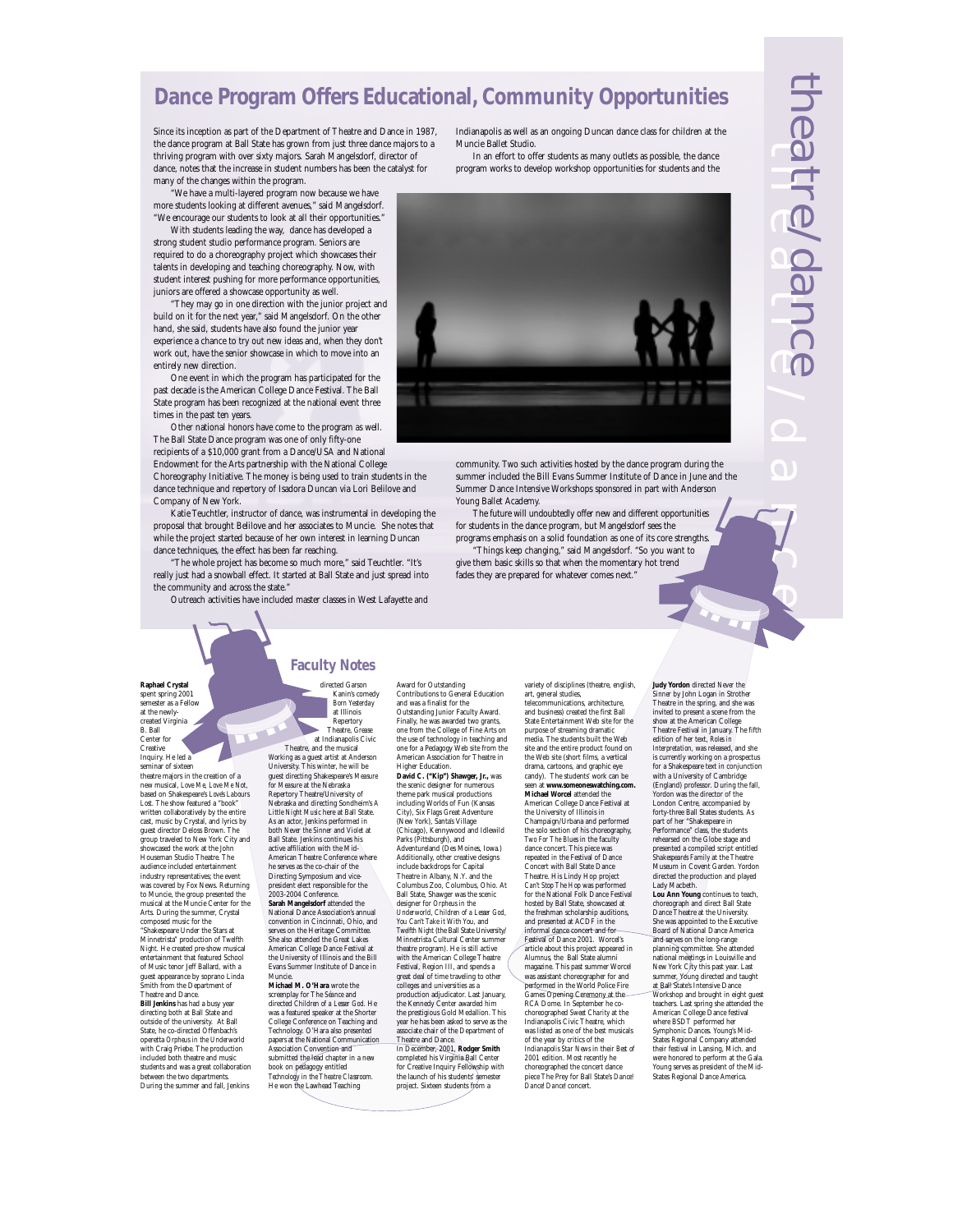

#### 1940s 1980s **Alumni Notes**

**Ellis C. Swadley** (Music Ed & English, M.A. '47) resides in Issaquah, Wash. He retired in 1990 and was granted Professor Emeritus from the University of Maine.

### 1960s

**Bruce Burns** (Music & Math, B.S. '61, M.A. '63) resides in Tustin, Calif. where he is teacher and department chair at Villa Park High School. He will be retiring after forty years of teaching, twenty-five years as high school band director, six years as music coordinator, and thirteen years<br>as Math Department chairperson. as Math Department chairperson. Burns wrote the Monroe Central High School song in Parker City, Ind.

### 1970s

**Shirley Eileen Hinman** (Music Ed, B.S. '72) resides in Demotte, Ind. where she teaches general vocal music at St. Mary Catholic School. While at Ball State, Hinman was a member of the marching band and chorale, women's chorus, and musical band. She is a pianist at her church. She also plays trumpet and teaches<br>private lessons. Rich Komenich private lessons. **Rich Komenich** (Theatre, B.S.) can be seen in two current films: *Just Visiting* and *Forgive Me Father.* **Linda Gail (Vogt) Weghorst** (Art, B.S. '75) resides in Germantown, Tenn. where she has a studio in her home designing and weaving tapestries for interiors. In addition, she teaches workshops and classes in her studio. Her tapestries are exhibited in shows and galleries throughout the United States. **John David Thomas** (Music, B.S. '76) resides in Indianapolis, Ind. where he is CEO/owner/composer of John David Thomas Productions. He has three CDs of his original music com-positions for sale on his Web site.

**Michael Bowerman** (Art, B.S. '80) resides in Leo, Ind. where he is a partner in Shapes Advertising Design Studio. The studio has received four awards at the 2001 Addy Award Ceremony. The agency received Addys in the categories of Trade Publication, Direct Marketing and Industry Self Promotion, and a Citation of Excellence for Collateral Material: Special Event. It is a fullservice agency that produces busi-ness-to-business and business-to-con-

> sumer print and electronic media for clients that operate in regional, national and international markets. **Christine E. [Maxwell] Rash** (Physical Ed & Health, B.S. '80) resides in Kendallville, Ind. where<br>she is owner and director of Trishe is owner and director of Tri-County Dance Academy. Her school has grown to 475 students and has been recognized for national competition and choreography of dance. **Scott Sandoe** (Theatre & Telecommunications, B.A. '82) resides in West Hollywood, Calif. where he is a screenwriter of the recently produced independent film *Lifers' Picnic* (previously titled *An American Girl*). **Joyce Lynn O'Connor** (Theatre, B.A. '83) resides in New York City. O'Connor received her M.F.A. from SMU. She has been an actress in productions on Broadway, off-Broadway, radio, and television for fifteen years. She is a mother of two and is an activist on behalf of autistic people. She is mar-<br>ried to the founder of the Signature<br>Theater Company in New York City.<br>**Donald C. Rhynard** (Music, B.M. '84) resides in New York City. He is leader and founder of Sax In The City, a saxophone quartet, which recently won the Music Under New York audition. The quartet performs regularly at several bars and restau-rants in New York City, including Hannah's Lava Lounge and Chez Suzette. **Kyle D. Mack** (Music, M.M. '85, D.A. '93) resides in

Fargo, N. Dak. where he is director of jazz studies at North Dakota State been touring with *Sesame Street Live.* Simone Lawson directed **Matthew**

University. Kyle has been selected to be an endorsing artist for United Musical Instruments, Inc., headquar-tered in Elkhart, Ind. His clinic appearances and performances will be partially funded by UMI to assist schools in bringing professional educators and artists to their students. **Lori A. Mechem** (Music, B.S. '86) resides in Ashland City, Tenn. She is founder and director of Nashville Jazz Workshop, Nashville's first jazz school. The school offers classes for ensembles, improve, vocal, history, and more. Mechem also has several compact discs out. She and her husband, Roger, play, produce, and mix recordings at their home. **James F. O'Donnell** (Music, D.A. '87) resides in Terre Haute, Ind. He is dean of the School of Arts and Humanities at Wayne State College. Prior to being named dean, he was chairperson of the Department of Music at Indiana State University. **David Marcos Botas** (Music Ed., B.S. '88) resides in Fort Wayne, Ind. He has con four years as a firefighter with the Fort Wayne Fire Department. **Kristin Casaletto** (Art, B.F.A. and B.S. in physics, '88) resides in Augusta, Ga. She is an assistant pro-fessor of art and head of printmaking at Augusta State University. **Jeff Casazza** (Theatre, B.S. '88) recently directed *The Glass Mendacity* at Purdue University in West Lafayette, Ind. He works at the Indianapolis Repertory Theatre where he helps other directors with their productions. **Holly Quakenbush** (Dance, B.S. '89) recently played in *Sweet Charity* at Indianapolis Civic Theatre. **Laurel Taylor** (Theatre, Costume Design, '89) resides in Los Angeles, Calif. Where she is engaged in special effects costuming. Her work can be seen on commercials for ESPN, Nissan, and Jeep.

#### 1990s

Chicago. **Jessica Guthrie** (Musical Theatre, B.S.) has

**Kristine Ann Botas** (Music Ed., B.S. '91) resides in Fort Wayne, Ind. She is child care director for the First Missionary Church. **Giles Davies** (Theatre, B.S. '92) did a one-man performance of Dickens' "The Uncommercial Traveler" and "The Death of Nancy" from Oliver Twist at the College Hill Town Hall in Cincinnati, Ohio. in September. He will perform at the Cincinnati Shakespeare Festival. **John Lister** (Theatre, B.S. '92) performed in *Romeo and Juliet* at the Chicago Romeo and Juner at the Chicago **Laura Jansen** (Theatre, B.S. '93) works at Urban Gateways Center for Arts Education in

attending graduate classes at Ball State. **Patrick Kelsey** (Theatre, B.S. '94) recently worked as the General Manager of the Ford Center for the Performing Arts. **Amy Rafa** (Musical Theatre, B.S. '94) appeared in *Statuette,* a Hollywood musical. **David Reuille** (Dance, B.S. '94) appeared during segments on Donald McKayle on the PBS documentary *Free to Dance: Black Dancers and Dance.* **Amy Bouril** (Musical Theatre, B.S. '95) appeared on two episodes of T*he Education of Max Bickford* and an episode of *Law and Order: Special Victims Unit.* She will also be seen in the upcoming movie *Spider Man.* **Andy Catron** (Technical Theatre, B.S. '95) recently designed *Comedy of Errors* in Nashville at Vanderbilt University. He also recently designed *Equus* for the Mum Puppet Theatre in Philadelphia. **Julie A. Jachimczak** (Music, B.S. '95) resides in Fort Pierce, Fla. She instructs private lessons for local music students and is active as a freelance musician for local orchestras and bands in south Florida. She has recently been promoted in her job as front office and revenue manager at the Radisson Beach Resort. **Steve Kessler** (Music Ed., B.S. '95) resides in Bloomington, Ind. where he is the band director at Eagle Point High School and Eagle Point Junior High. He completed his Master of Music degree in wind conducting at Indiana<br>University. Debbie Thomas, now **University.** Debbie Thom known as Anne Thomas, (Theatre,<br>B.S. '95) recently co-starred in an<br>episode of *The District* on CBS.<br>Other recent television appearances include *The West Wing, The Young and the Restless, The Client,* and *First Watch.* **Warren Jackson** (Theatre, B.A. '96) recently appeared in *Native Son* at The Performance Loft. **Tim Kane** (Performance Theatre, B.S. '96) recently appeared in *Hellcab* and *Hushaby Mountain* at Famous Door Theatre in Chicago. He will soon be seen as Laertes in *Hamlet* at the Court Theatre. **Kate (Otterman) Steele** (Dance, B.S. '97) appeared in *The Amphibian Song* at Abingdon Theatre. She and her husband recently moved to Los Angeles. **Danny Heeter** (Musical Theatre, B.S. '98) appeared in *Big River* at the Marriott Theatre in Chicago. He recently appeared in *High Society* and *Me and My Girl* at Theatre at the Center in Munster, Ind. **Jackie Trippear** (Musical Theatre, B.S. '98)

**Socey's** (Journalism, B.S. '93) *Love and Turtle Wax* at the Intimate Space Performance Salon in Indianapolis. **Charles F. Atkins** (Music Ed, B.S. '94) resides in Muncie, Ind. while

is touring in a Sesame Street produc-tion. **Chris Albright** (Acting, B.S. '99) is attending graduate school at<br>the University of California. San the University of California, San Diego. **Elijah Dotson** (Acting, B.S. '99) appeared in *Not Another Teen Movie.* **Ashley Hamman** (Performance Theatre, B.S. '99) is currently working as the publicity director for the American Cabaret Theatre in Indianapolis. She recently appeared in *Love and Turtle Wax* at<br>the Intimate Space Performance<br>Salon in Indianapolis. **Jennifer Jurik**<br>(Musical Theatre, B.S. '99) appeared in *Two By Two* at La Comedia Dinner Theatre in New York. **Benjamin J. Shuman** (Musical Theatre, B.S. '99) resides in Sarasota, Fla. He completed an M.A. from Ohio University after being the production stage manager at the Monomoy Theatre in Cape Cod for one year. Shuman is finishing a year-long internship as an assistant stage manager for the Asolo Mainstage,<br>manager for the Asolo Conservatory<br>manager for the Asolo Conservatory<br>for the 2001-02 season. **Heather**<br>**Stuart** (Musical Theatre, B.S. '99) is traveling with Networks, Inc. in a national tour of *Ragtime.* **Brent Watkins** (Musical Theatre, B.S. '99) recently performed with The Marco Polo Singers and Dancers aboard Orient Cruise Lines.

### 2000s

**Katy Hackney** (Musical Theatre, B.A. '00) performed in *Dark Paradise* at The Cincinnati Playhouse in the Park. **Dan Marrero** (Musical Theatre, B.S. '00) recently appeared in *Tony n' Tina's Wedding* in Chicago. **Jason Roseberry** (Musical Theatre, B.S. '00) married **Hannegan Beardsley** (Musical Theatre, B.S. '00) after graduating and are both now pursu-ing careers in theatre in New York City. Jason appeared in *The Cabinet of Dr. Caligari* at The Midtown International Theater Festival in New York City. Currently, both are appearing off-off Broadway in *Richard II*. Recently both performed off-off Broadway in a show written and directed by Jason. The show won a new play award at the New York

City festival. **Amanda Randall** (Acting, B.S. '01) recently appeared in *Macbeth* at the University of In *Macheth* at the University of<br>California Irvine, where she attends graduate school.

**DECEASED Marian C. Hank** (Theatre, B.S. '85) passed away October 1, 2001.





*Hundreds of guests visited the new Art and Journalism Building during the official dedication November 4, 2001. The new campus addition houses offices, classrooms, and studios for the departments of art and journalism; the campus bookstore and coffee shop; an art gallery, including an outdoor sculpture court; and the four-story Atrium dining facility.*



**Art and Journalism Building Dedicated**

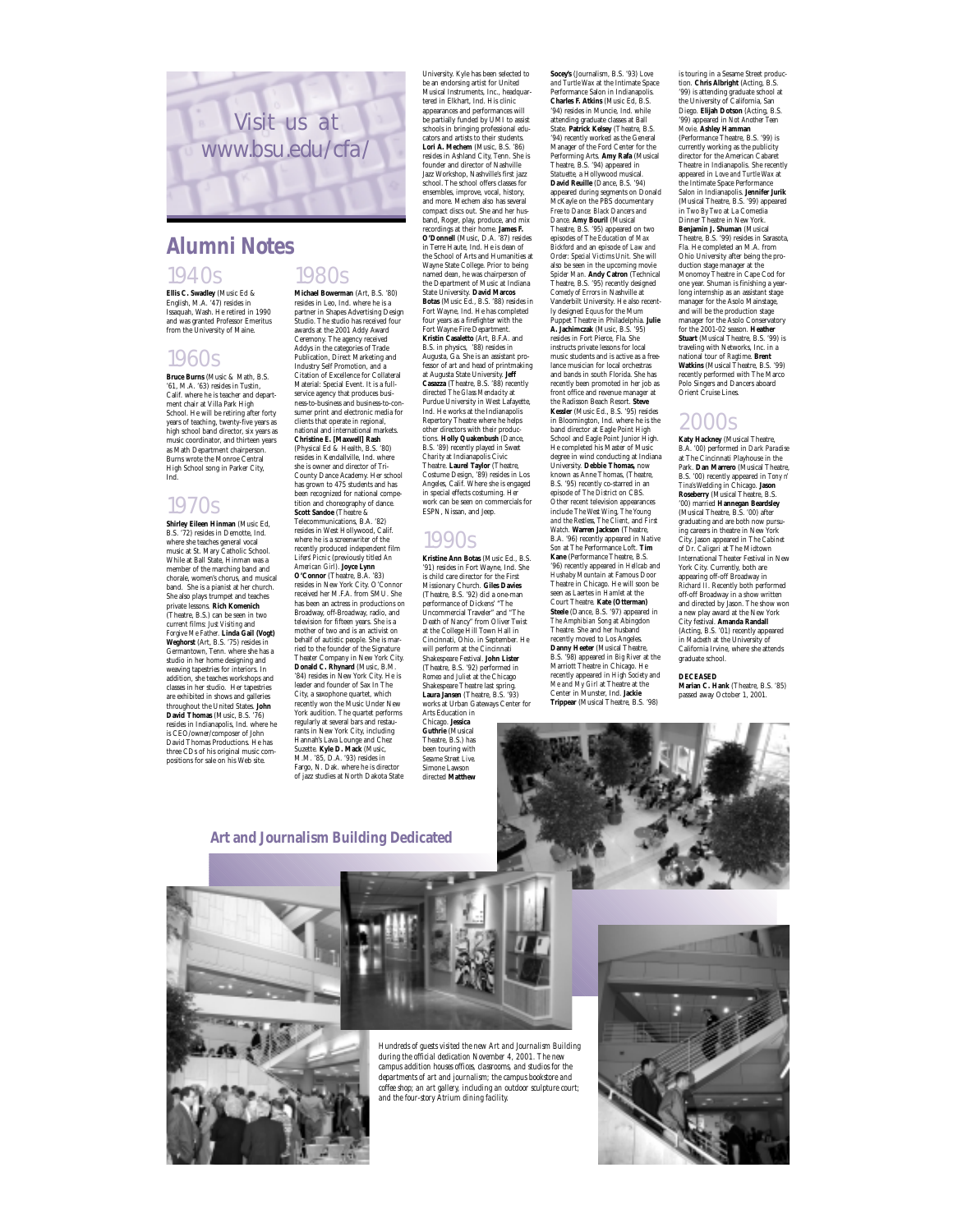#### **Ball State Grad Anthony Montgomery Finds a New "Enterprise"**

Defining success in Hollywood is often a losing game, but for more than thirty years the "Star Trek" franchise has remained a pretty solid bet.

Ball State University graduate Anthony Montgomery recognizes his good fortune in being cast as helmsman Travis Mayweather on the new UPN series *Enterprise.*

"I've been blessed," said Montgomery, 30, an Indianapolis native who graduated in 1994 from Ball State with a bachelor's degree in theater with an emphasis on performance. "A lot of people will come out to L.A. and in their whole lives never get the opportunities I've had."

Those opportunities came easily at first, says Montgomery, who landed a part in a Tommy Hilfiger ad campaign within six weeks of hitting Los Angeles.

"I thought, 'That wasn't so hard. Maybe I won't have to struggle like everyone else,'" Montgomery said. "But then the job ended and only a little work came my way, and it wasn't so easy."

Not that Montgomery wasn't used to hard work in the pursuit of his chosen field. Besides being in a number of college productions at Ball State, Montgomery pursued a variety of entertainment-related jobs after graduation.

From singing in an R&B band in Chicago to trying his hand at stand-up comedy in Indianapolis, Montgomery looked for his niche in the entertainment industry.

It was his experience as a production assistant and background performer on a movie called *Hard Rain* that prompted him to make the big move to Los Angeles.

Montgomery says working as a production assistant was key in developing an understanding of how movies are really made.

"I learned a lot about what happens on the set," Montgomery said. "I see a lot of actors who think that if they aren't doing something on the set, that means nothing is going on. But look around. There's always something going on."

Montgomery credits his awareness of the complexity of movie and television production, combined with a Midwestern sensibility that emphasizes believing in oneself, as the key to maintaining his excitement and enthusiasm in a business where many appear jaded.

I don't get it when I hear people being interviewed who get these great acting jobs and they say they're happy, but they sure don't sound happy," Montgomery says.



Before he landed the *Star Trek* role, Montgomery starred as host of a children's adventure series, *Awesome Adventures.* He also had a recurring role on the WB series *Popular.* Regular work in his field fulfilled one goal. Being a regular on a television series was the next career. Montgomery's excitement about being on *Enterprise* is clear. After learning he got the part, "I screamed like a banshee!" Montgomery said. "I mean, you don't get these kinds of opportunities and not get excited."

The best part is that I'm not a kid," he says, "so I can be genuinely excited about this and still see it for what it is."

For the moment, Montgomery's focus is on keeping himself grounded as a person and growing as an actor. Keeping a foot in reality while riding the wave of Hollywood hype is a delicate balance.

"I feel I got this job because I stuck to it, I stayed positive, and I believed in myself," he says. "It's weird being a celebrity. It gets surreal. But this is why I came to L.A.—to work." As for the rest of it–the interviews, the premieres, the paparazzi–Montgomery assumes an attitude that these are all just part of the job.

"A few months ago I was borrowing money to pay my rent," he says. "I focus on the fact that I get to do a job in the field I trained for. Everything else is just extra."





*Natural light and large work spaces highlight new studios.*